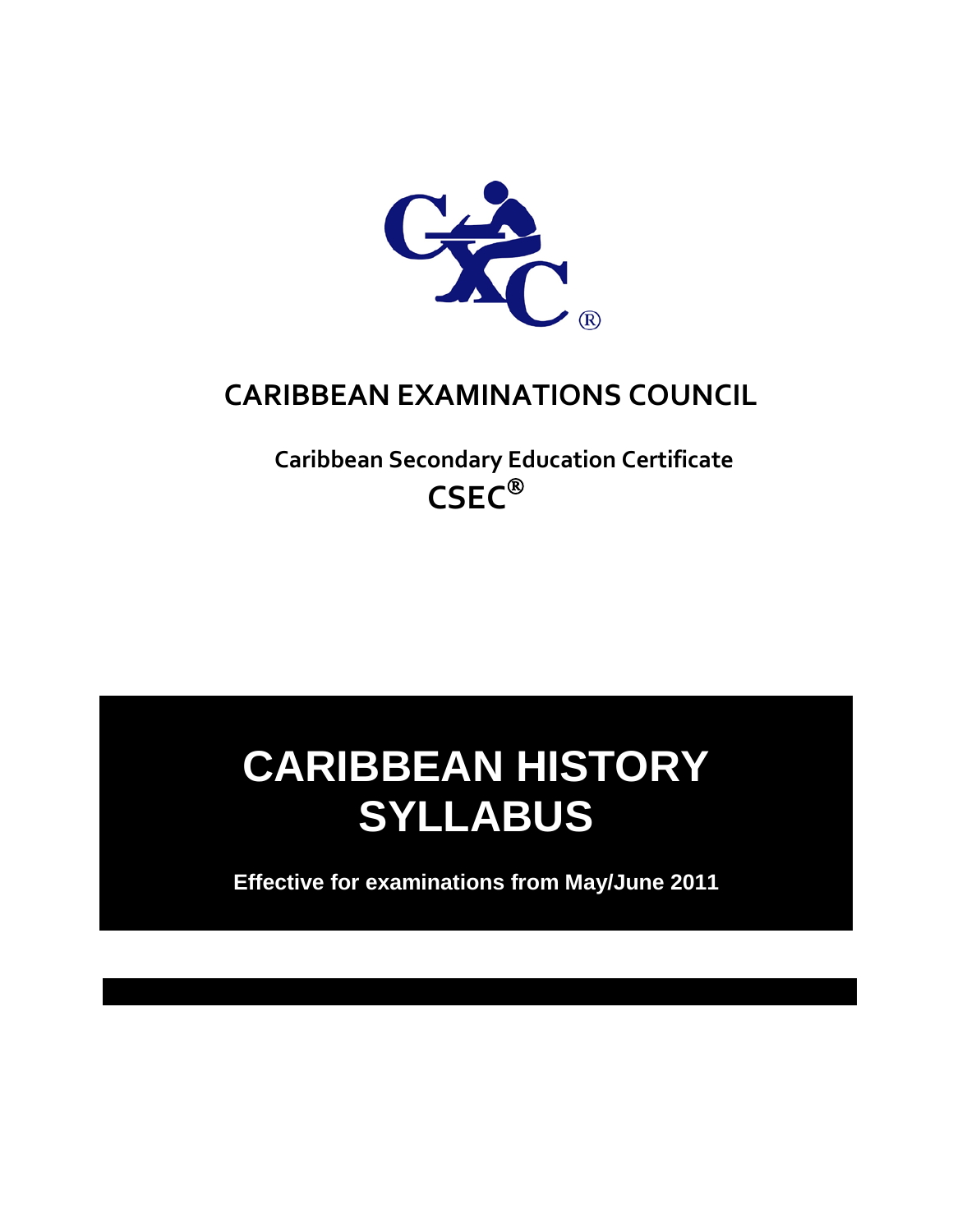Published by the Caribbean Examinations Council

© 2010, Caribbean Examinations Council

All rights reserved. No part of this publication may be reproduced, stored in a retrieval system, or transmitted in any form, or by any means electronic, photocopying, recording or otherwise without prior permission of the author or publisher.

Correspondence related to the syllabus should be addressed to:

The Pro-Registrar Caribbean Examinations Council Caenwood Centre 37 Arnold Road, Kingston 5, Jamaica, W.I.

Telephone: (876) 630-5200 Facsimile Number: (876) 967-4972 E-mail address: cxcwzo@cxc.org Website: www.cxc.org

Copyright © 2009, by Caribbean Examinations Council The Garrison, St Michael BB14038, Barbados

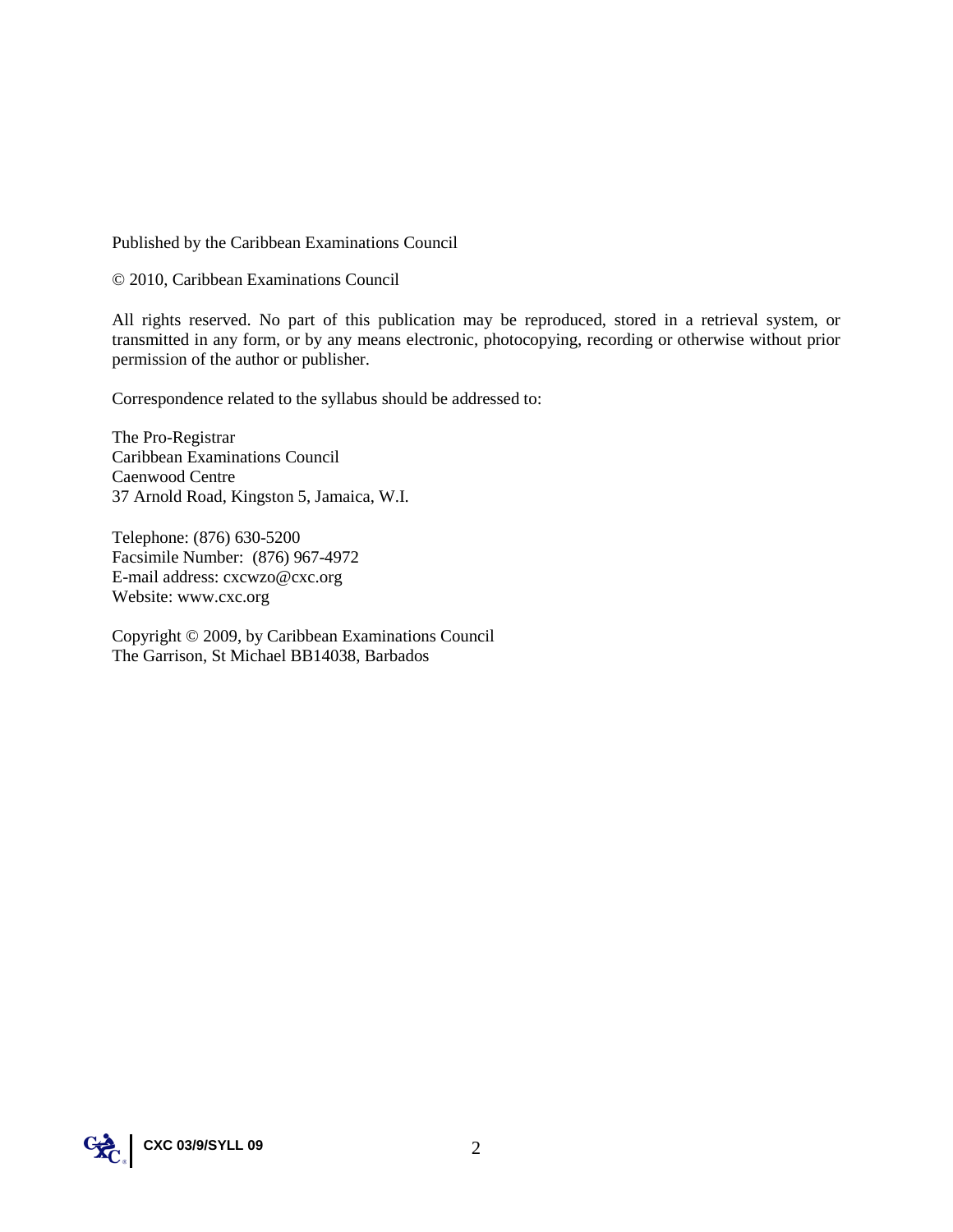# **Contents**

| GUIDELINES TO TEACHERS ON SETTING AND MARKING THE SCHOOL-BASED   |  |
|------------------------------------------------------------------|--|
|                                                                  |  |
|                                                                  |  |
|                                                                  |  |
| GUIDELINES FOR THE CARIBBEAN HISTORY ALTERNATIVE TO SCHOOL-BASED |  |
|                                                                  |  |
|                                                                  |  |

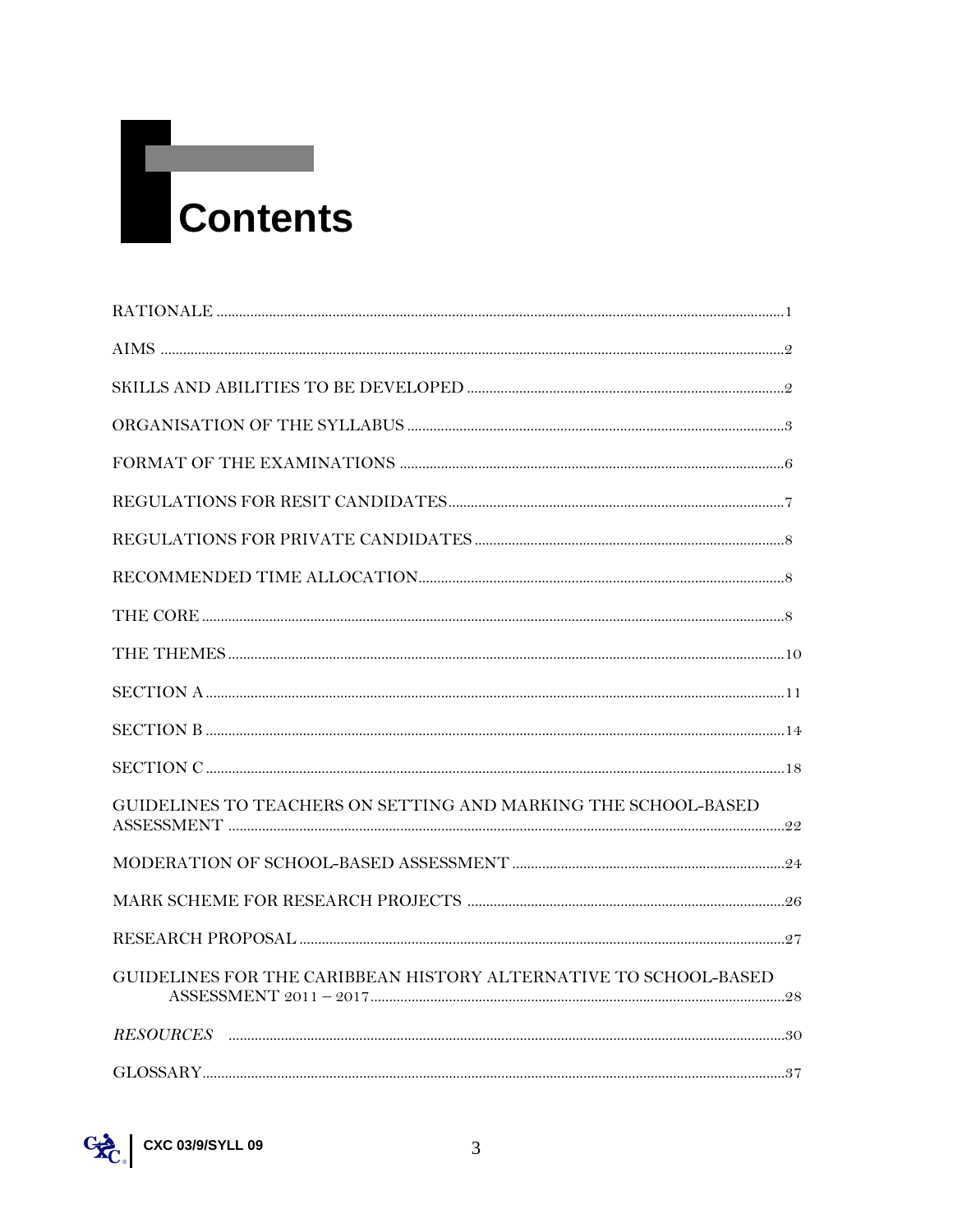This document CXC 03/G/SYLL 09 replaces CXC 03/O/SYLL 00 issued in 2000.

Please note that the syllabus was revised and amendments are indicated by italics.

Please check the website, [www.cxc.org](http://www.cxc.org/) for updates on CXC's syllabuses.

First published 1977 Revised 1980 Revised 1982 Reprinted with amendments 1984 Revised 1987 Revised 1993 Revised 2000 Revised 2009

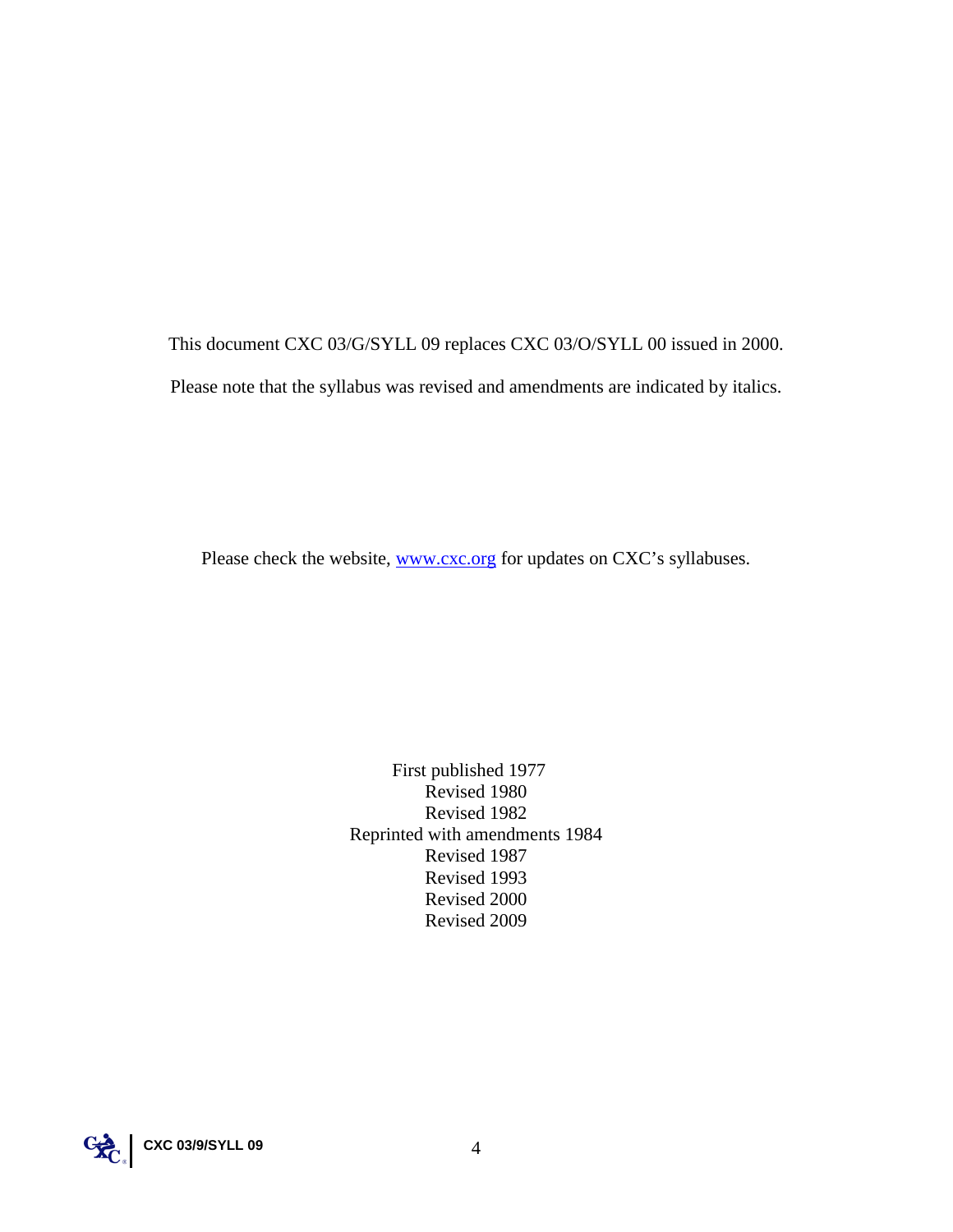# **Caribbean History Syllabus**

### **RATIONALE**

*This syllabus has been guided by a particular view of the nature of history as a discipline, the educational needs of students, and the desire to promote the development of an ideal Caribbean person.*

History as a discipline has three aspects - its content, its organising principles and its methods of enquiry. The substantive content of Caribbean History is the activities of the peoples of the islands from the Bahamas to Trinidad as well as those of the peoples of Belize and the Guianas, from the coming of the indigenous Americans to *1985*.

There is no attempt in this syllabus to promote one organising principle or interpretation of Caribbean History. While a thematic arrangement has been imposed on the course of Caribbean History, the content within each theme has been stated in such a way as to permit exploration of a variety of organising principles. Nevertheless, the selection of themes and their content has been informed by a *desire to promote a distinctly Caribbean perspective. This perspective acknowledges the need for a respect of human life and a cultural heritage that values harmony and cherishes diversity as a strength*.

The thematic approach has been adopted because it lends itself to detailed treatment of the type that allows the student to practise the various skills of the historian. However, by grouping themes and by requiring students to study an overview, a core of topics, the syllabus seeks to maintain chronology as an important aspect of the study of history.

The methods of studying history, the remaining aspect of the discipline, have determined the aims and objectives stated in the syllabus. In the course of their work, historians raise questions, formulate hypotheses, gather evidence from a variety of data sources, collate and interpret information, make judgements, draw conclusions and report their findings. The student activities implied by the aims and objectives of the syllabus are directly related to the procedures used by historians in the study of their discipline.

*The acquisition of these skills equips the individual to function in fields such as Law, International Relations, Archival Science and Mass Communications. More importantly, the identified skills will produce a critical thinker who can assume leadership roles in civil society, the private and public sector. Students will also have acquired skills of enquiry as defined in the UNESCO Pillars of Learning that will enable them to succeed in their academic careers and the world of work, and that will foster the exploration and development of their Caribbean identities.*

The objectives of the syllabus were derived from considerations of the nature of history as well as from the perceived needs and interests of students and citizens within the Caribbean community. These objectives have informed the evaluation procedures and have the further attribute of suggesting a variety of appropriate teaching approaches; project work, individual enquiry and research, creative representations and such traditional techniques that have helped develop historical understanding in students. This variety of appropriate teaching approaches has the advantage of allowing for individual differences among students.

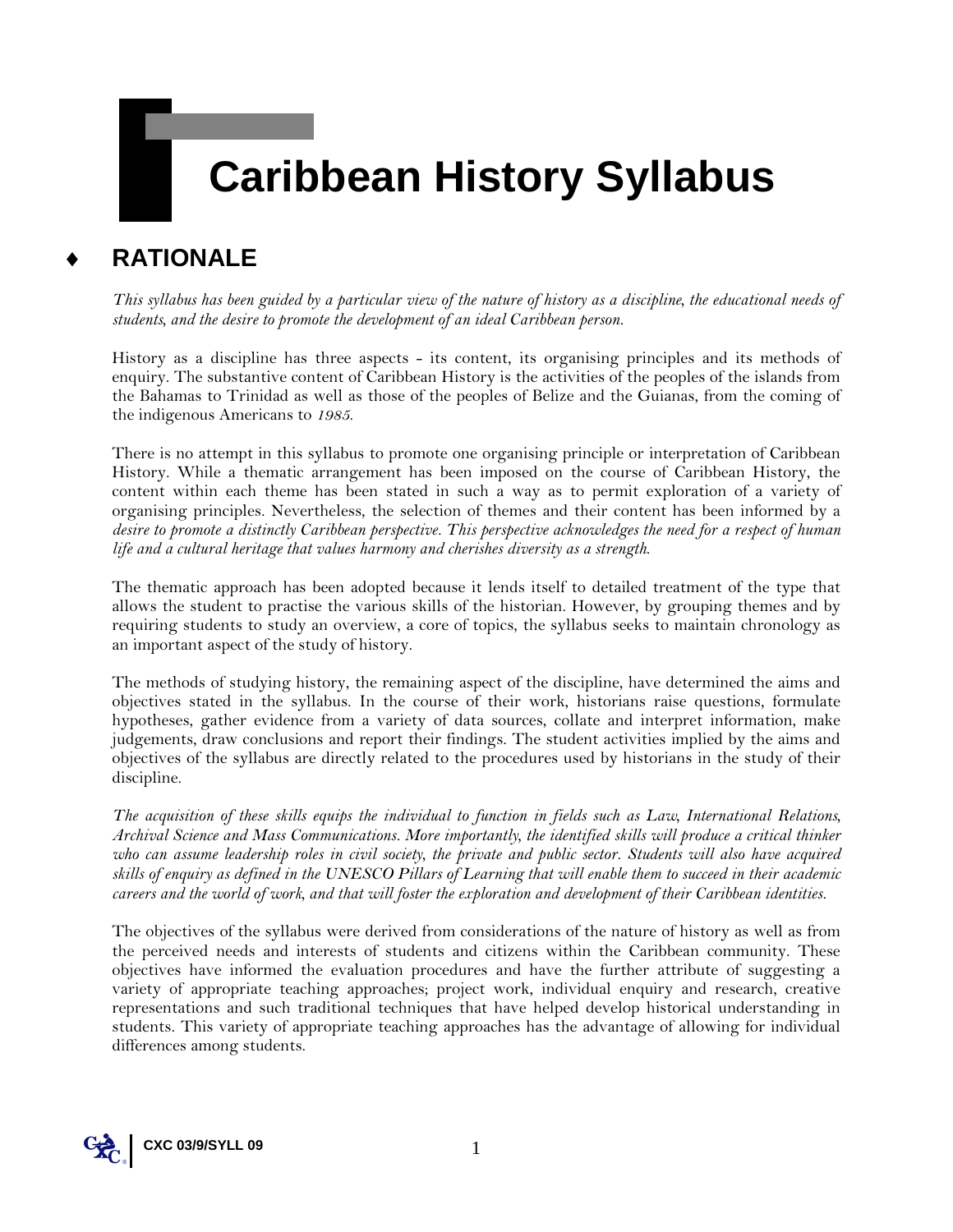### ♦ **AIMS**

The syllabus aims to:

- 1. develop knowledge and understanding of the experiences of the peoples of the Caribbean;
- 2. develop an appreciation of the creative contributions of individuals and groups in their own territory and in other territories of the Caribbean;
- 3. sensitise students to the concerns peculiar to their own territory and the circumstances which shaped them;
- 4. produce students who will have faith in their own abilities and capabilities;
- 5. facilitate a willingness by students to consider new ideas and points of view;
- 6. encourage tolerance of the viewpoints, beliefs and ways of life of other peoples;
- 7. stimulate sensitivity to the social, economic and political issues, conflicts and achievements in Caribbean life;
- 8. encourage students to examine and explore their attitudes and values and those of others in relation to the Caribbean historical experience;
- 9. encourage students to express their own points of view on matters of national and regional concern;
- 10. stimulate a willingness and a desire to read historical material on their own initiative as a leisure time activity or to update information.

### **SKILLS AND ABILITIES TO BE DEVELOPED**

The Aims stated above can be attained by developing the related skills in the student. These skills are categorised under the two broad headings. *Knowledge and Comprehension (KC) and Use of Knowledge, Enquiry and Communication (UK and EC).*

### **(i) Knowledge and Comprehension (KC)**

The ability to:

- (i) recall basic factual information about Caribbean History covered by the syllabus;
- (ii) explain basic ideas and concepts in Caribbean History;
- (iii) understand different historical perspectives and explain why differences exist;
- (iv) understand the impact of physical geography on human activity in the Caribbean;
- (v) interpret historical data, for example, relate facts, make comparisons, deduce cause and effect.

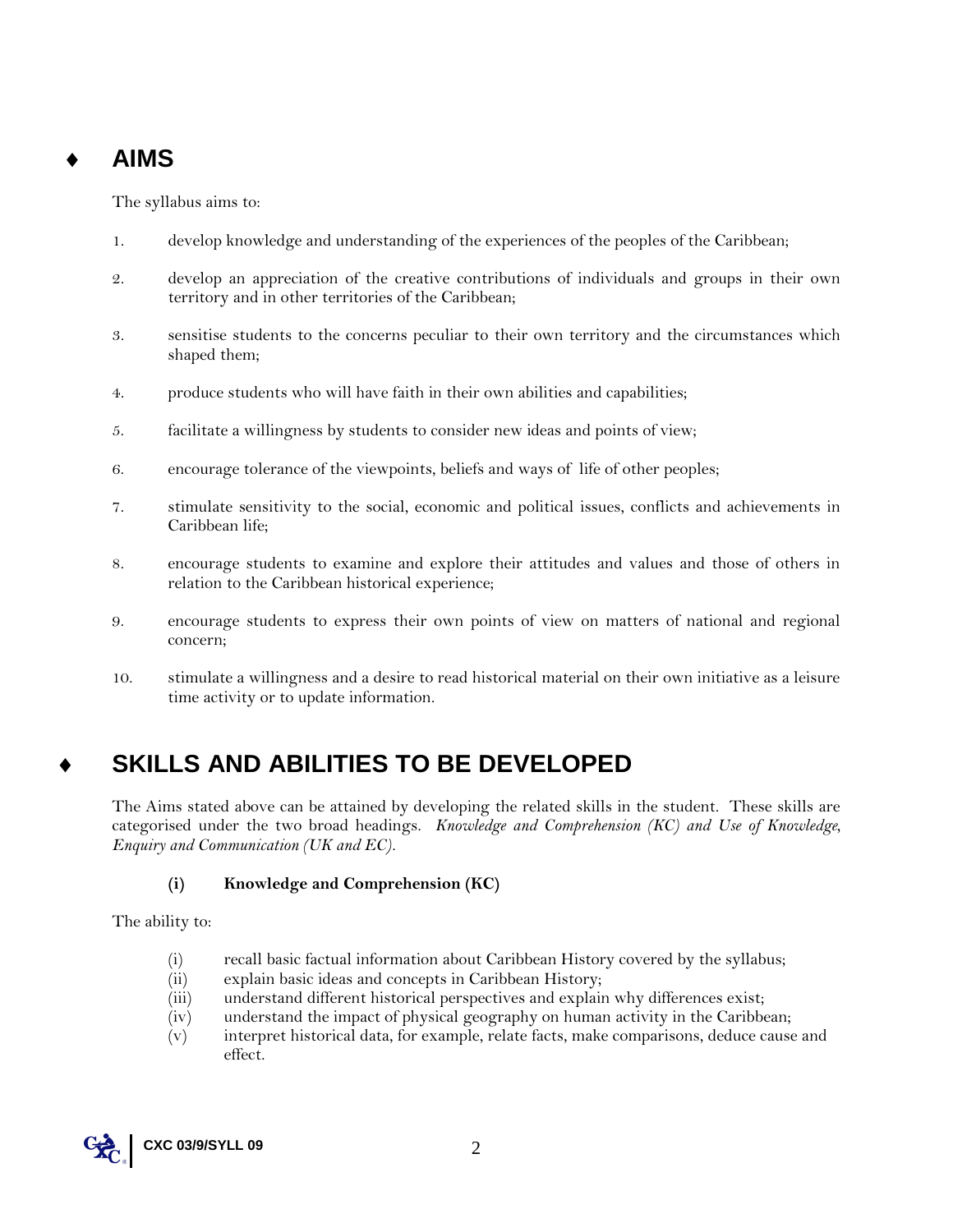### **(ii) Use of Knowledge, Enquiry and Communication (UK&EC)**

### **(a) Use of Knowledge**

The ability to use historical knowledge and skills to:

- (a) analyze and explain historical events;
- (b) examine causes and effects of historical events;
- (c) evaluate the impact of historical events;
- (d) weigh evidence and extract relevant information from many sources;
- (e) detect bias in different representation of historical events;
- (f) identify inconsistencies, points of view, opinions, value judgments;
- (g) assess the relevance of information to a particular problem or topic;
- (h) examine historical data and draw reasoned conclusions;
- (i) make inferences from historical evidence.

### **(b) Enquiry and Communication**

The ability to:

- (a) read and comprehend primary and secondary sources;
- (b) read maps, diagrams, charts and graphs;
- (c) interview resource persons;
- (d) classify and order data;
- (e) use indices and reference books;<br>(f) record data in various ways;
- record data in various ways;
- (g) investigate historical sites;
- (h) present historical data and argument in different forms by using, for example, short and extended essays, graphs, diagrams, statistics, discussions and oral presentations, audio and video tapes.

### **ORGANISATION OF THE SYLLABUS**

The syllabus consists of a Core and nine Themes. The Themes are arranged in Sections A to *C*. Students are required to study the Core in the manner described in the objectives below, and to study in detail one **Theme from each of the** three **Sections (A, B, C).**

### **THE CORE**

The Core represents an overview of the broad trends and major developments in Caribbean History with which every student of the subject should be familiar.

On completing the Core, students should be able to demonstrate knowledge and understanding of:

- 1. the causes and consequences of interaction within and among the major groups in the region, namely: Indigenous Peoples, Africans, Asians and Europeans;
- 2. enslavement and emancipation in the Caribbean;
- 3. the responses to challenges in the 19th century: new arrivals and the establishment of the peasantry;

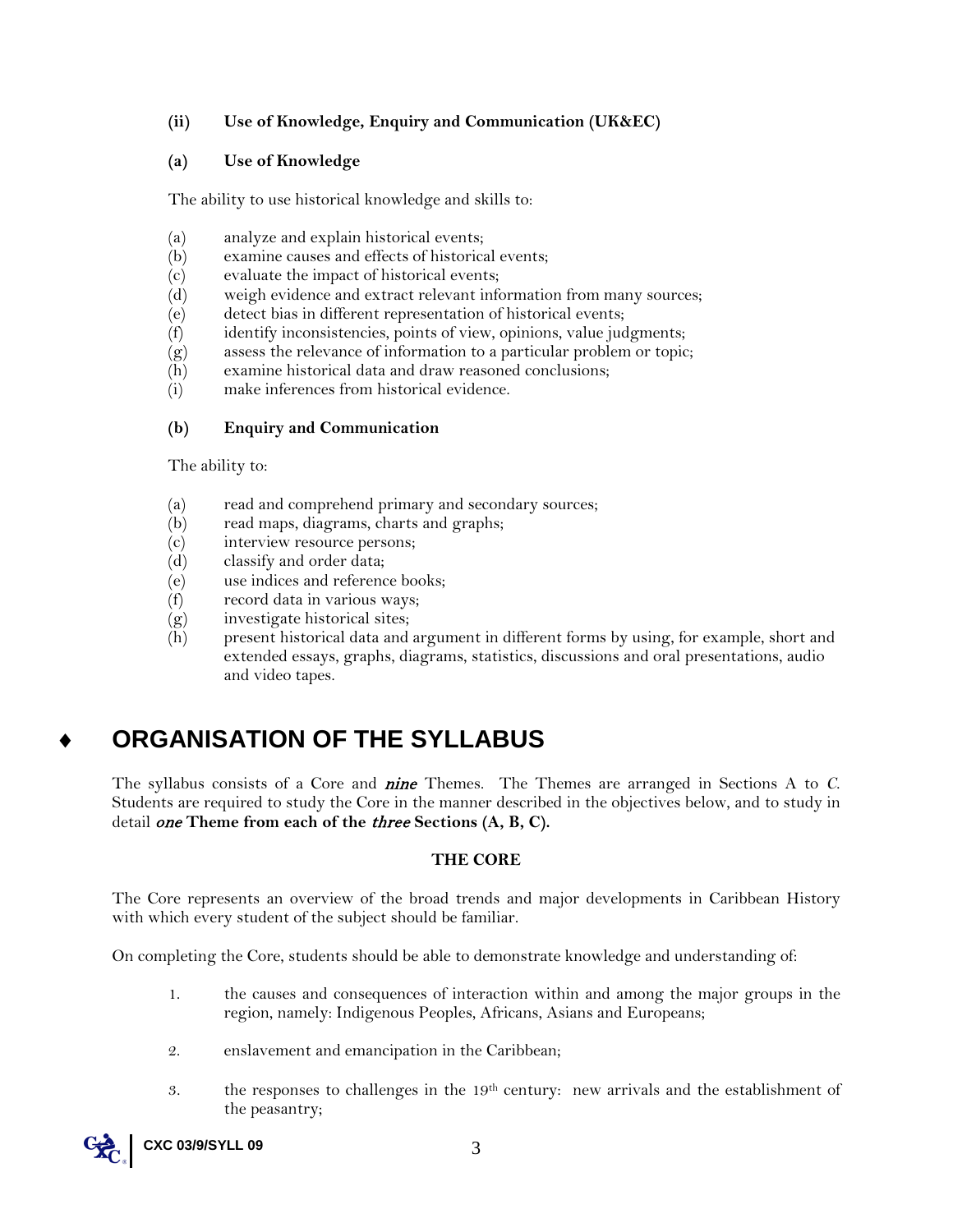- 4. the involvement of the United States in the Caribbean;
- 5. the part played by 20<sup>th</sup> century protest movements and other groups to achieve political independence.

For the Core, students should be aware of the salient facts and concepts of the topics listed below.

- 1. The Indigenous Peoples of the Americas.
- 2. The Europeans.
- 3. The Economic Revolution and the coming of enslaved Africans.
- 4. Slave Resistance.
- 5. Emancipation and Apprenticeship.
- 6. The coming of the Chinese, Europeans (Madeirans, Germans, French), Indians and Africans.
- 7. The Establishment of the Peasantry, 1838 to 1900.
- 8. The United States' influence in the Caribbean.
- 9. Popular Protests in the 1930s.
- 10. Movements towards Independence *and Regional Integration* up to 1985.

### **THE THEMES**

The period from the *late fifteenth century to the late twentieth century is covered by nine themes organised in three sections:*

| Section       |                          | Theme                                           |
|---------------|--------------------------|-------------------------------------------------|
| $\mathcal{A}$ | $\mathcal{I}$ .          | The Indigenous Peoples and the Europeans        |
|               | $\mathfrak{\mathcal{D}}$ | Caribbean Economy and Slavery                   |
|               | 3.                       | Resistance and Revolt                           |
| B             | 4.                       | Metropolitan Movements towards Emancipation     |
|               | 5.                       | Adjustments to Emancipation, 1838 - 1876        |
|               | 6.                       | Caribbean Economy, 1875 - 1985                  |
| C             | 7.                       | The United States in the Caribbean, 1776 - 1985 |
|               | 8.                       | Caribbean Political Development up to 1985      |
|               | 9.                       | Caribbean Society 1900 - 1985                   |

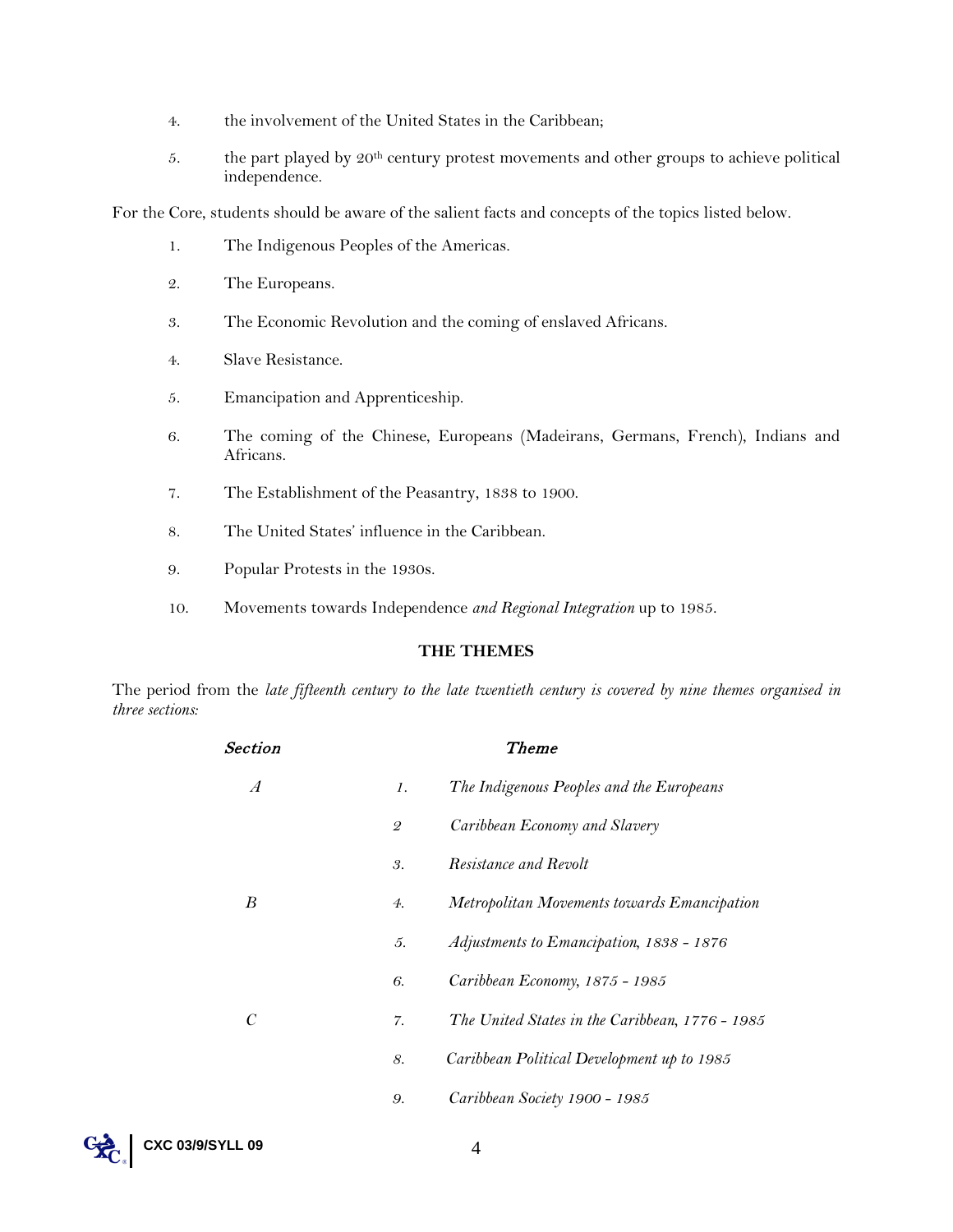The Core and the Themes are arranged chronologically and teachers are advised to follow this sequence. Teachers are advised to plan their lessons around the Core, but each of its topics should be taught in harmony with the related Themes that have been selected.

Students must study *three* of the Themes set out above, each selected from a different section (one from Section A, one from Section B and one from Section C).

Alternatively, students may choose to study *two* of the Themes set out above, each selected from a different section. In such cases the *third* Theme must be proposed by the school. The Theme thus proposed must:

- 1. be related to the section omitted;
- 2. be capable of substituting for a theme from the section omitted;
- 3. have sufficient content for one term's work;
- 4. be accompanied by evidence that the school possesses the relevant teaching material; and
- 5. first have been submitted to the Council for approval by January 1st of the year preceding the date at which the school intends to begin teaching the syllabus.
- **NOTE:** Unless stated otherwise, whenever reference is made to the British-*colonised* Caribbean, it should be read as indicating the British West Indies, the Bahamas, Belize (British Honduras) and Guyana (British Guiana).

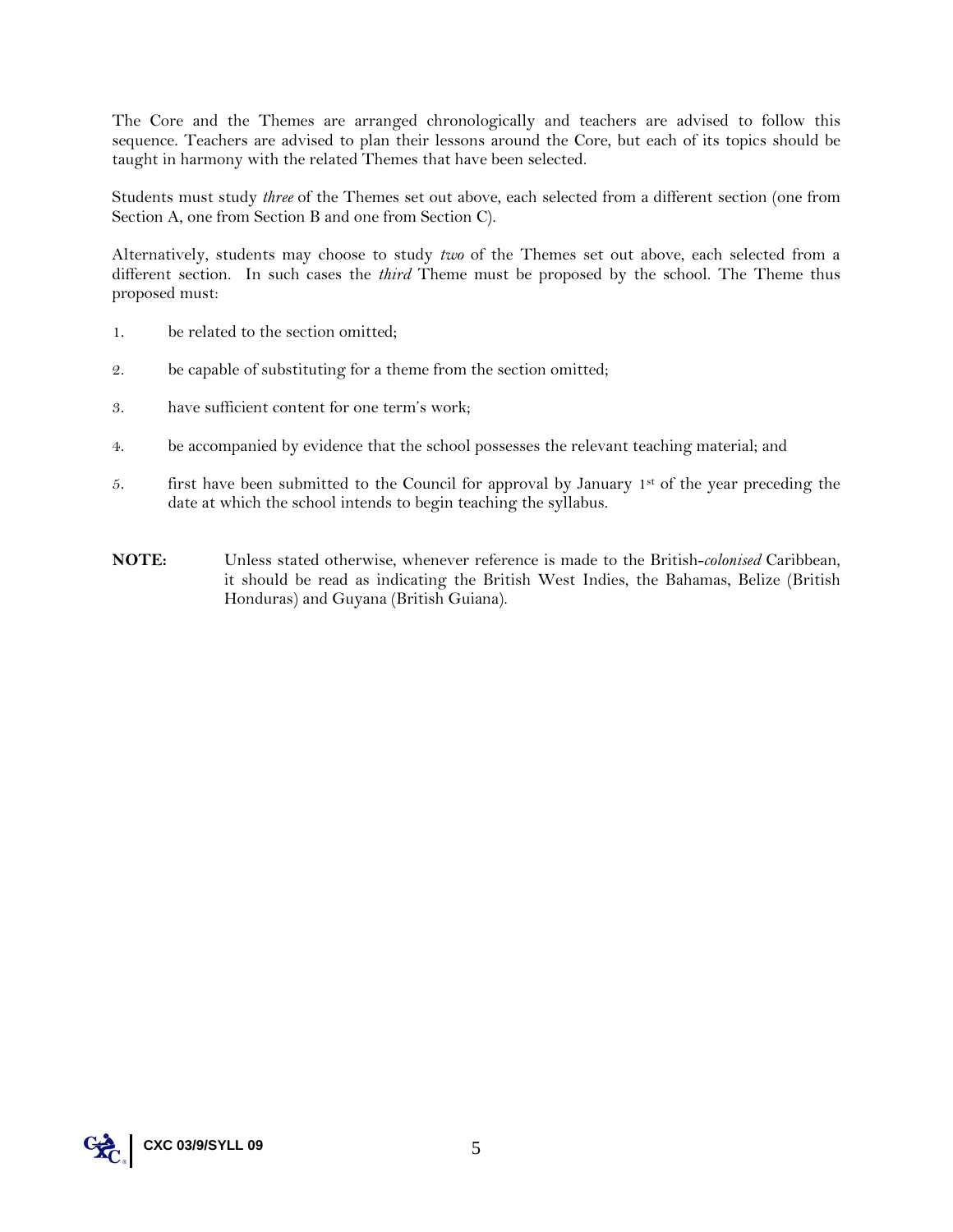### **FORMAT OF THE EXAMINATIONS**

*The syllabus will be examined at General Proficiency only. The examination consists of a multiple-choice paper, a free response paper and a School-Based Assessment (SBA) component, worth 35, 44 and 21 per cent of the total marks, respectively.*

#### PAPER 01 *(60 marks) 1 hour 15 minutes* Multiple Choice (35%) *This paper consists of 60 multiple-choice items based on the Core. Five items will be set on each of the 10 listed topics: the remaining 10 items will not be identified with a specific topic; but will focus on general trends and overall chronology.* PAPER 02 *(75 marks) 2 hours*  Short-answer and essay questions (44%) *This paper consists of 18 questions with two questions set on each of the nine themes. The paper is divided into three sections and candidates are required to answer three questions, one from each section. One section will consist of short-answer questions. Questions from the other sections will require responses in the form of extended essays. The sections chosen for these types of questions and responses may vary from year to year. Some questions will be based on stimulus material to which candidates are required to respond. The stimulus material may include extracts from documents, pictures, cartoons, maps, statistical tables and graphs, and the response required may be a single sentence, a short paragraph or an essay. Candidates must answer one question from each of the three sections of the syllabus.*  PAPER 03/1 *(35 marks)* School-Based Assessment (SBA) (21%) *One project set and marked by the school, using the mark scheme provided on page 26 of the syllabus.* PAPER 03/2 Alternative to School Based Assessment (21%)

*(35 marks) 2 hours*

*Questions will be based on a set of source documents and designed to assess candidates' Use of Knowledge and Enquiry and Communication skills.*

SBA will be accepted subject to the following conditions:

- 1. The work set must be at the appropriate difficulty level. (See 'Guidelines to Teachers for the Conduct of the School Based Assessment Component', pages 22 - 25.)
- 2. Where work is undertaken as a co-operative effort, each participant must present his/her own individual record of the activity.

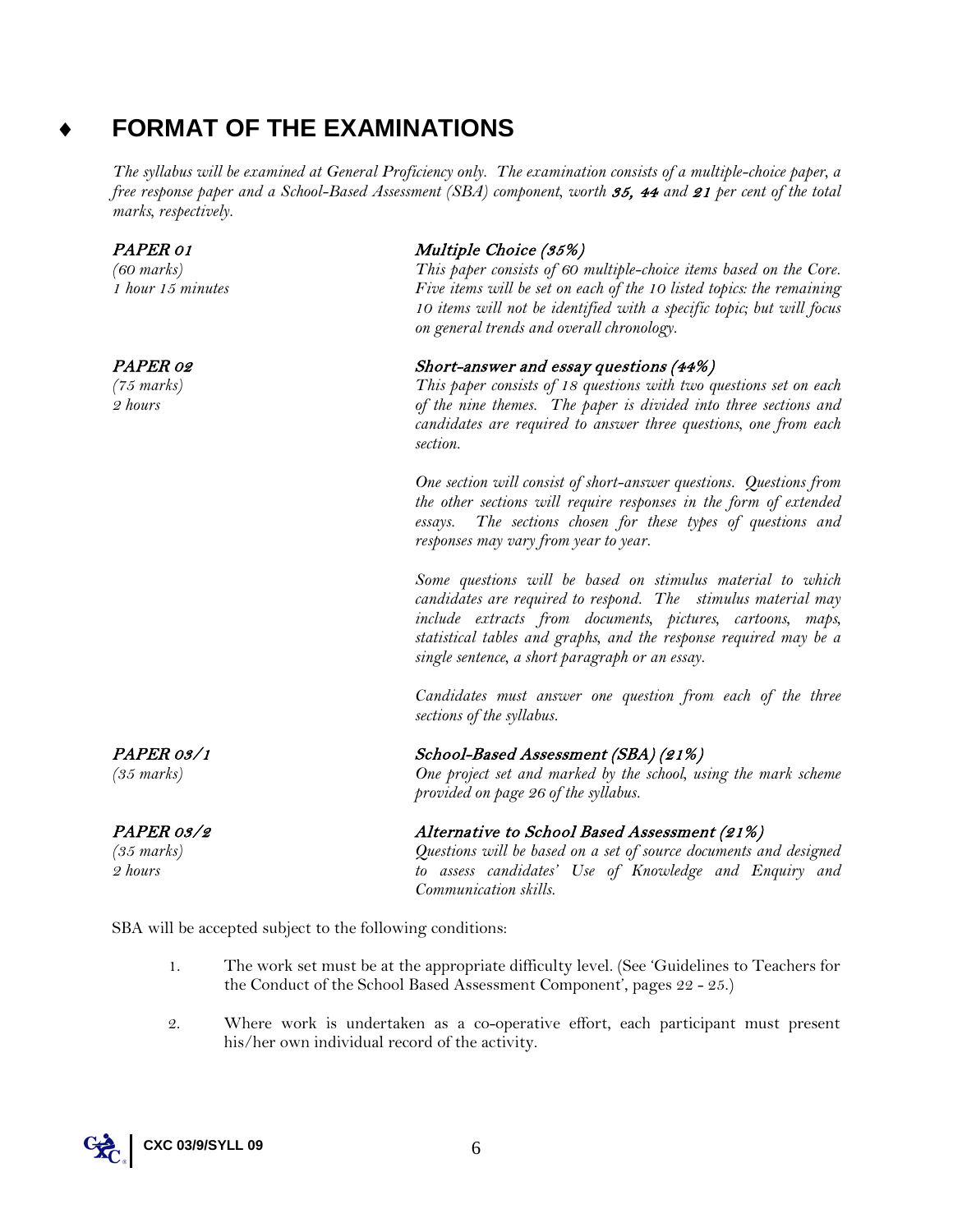### **MARK ALLOCATION BY PAPERS AND PROFILE DIMENSIONS**

| <b>PAPERS</b>                             | Profile<br>Dimension 1<br>(P1)         | Profile<br>Dimension 2<br>(P <sub>2</sub> )                            | Total<br><b>Raw Marks</b>         |
|-------------------------------------------|----------------------------------------|------------------------------------------------------------------------|-----------------------------------|
|                                           | Knowledge and<br>Comprehension<br>(KC) | Use of<br>Knowledge,<br><b>Enquiry</b> and<br>Communication<br>(UK&EC) |                                   |
| Paper 01 - Multiple Choice                | 60                                     |                                                                        | 60<br>(35%)                       |
| Paper 02 - Essay                          | 30                                     | 45                                                                     | 75<br>(44%)                       |
| Paper 03/1-SBA                            |                                        |                                                                        |                                   |
| Paper 03/2 - Alternative to<br><b>SBA</b> |                                        | 35                                                                     | $\mathcal{S}\mathcal{S}$<br>(21%) |
| <b>TOTAL</b>                              | 90<br>(53%)                            | 80<br>47%)                                                             | 170<br>(100%)                     |

**The raw marks allocated by paper and profile dimension are as follows:**

Definitions of the SBA project and details of the documents required for external moderation, as well as the mark scheme to be used, are given in 'Guidelines to Teachers for the Conduct of the School Based Assessment component', (pages 22 to 25).

### **REGULATIONS FOR RESIT CANDIDATES**

Resit candidates who have obtained 50% or more of the **moderated** score will not be required to repeat this component of the examination provided that they write the examination in the academic year immediately following their first sitting of the examination. Resit candidates who failed to achieve 50% of the **moderated** score must repeat the project during the academic year in which the examination is repeated. Resit candidates must indicate at registration that they are resit candidates.

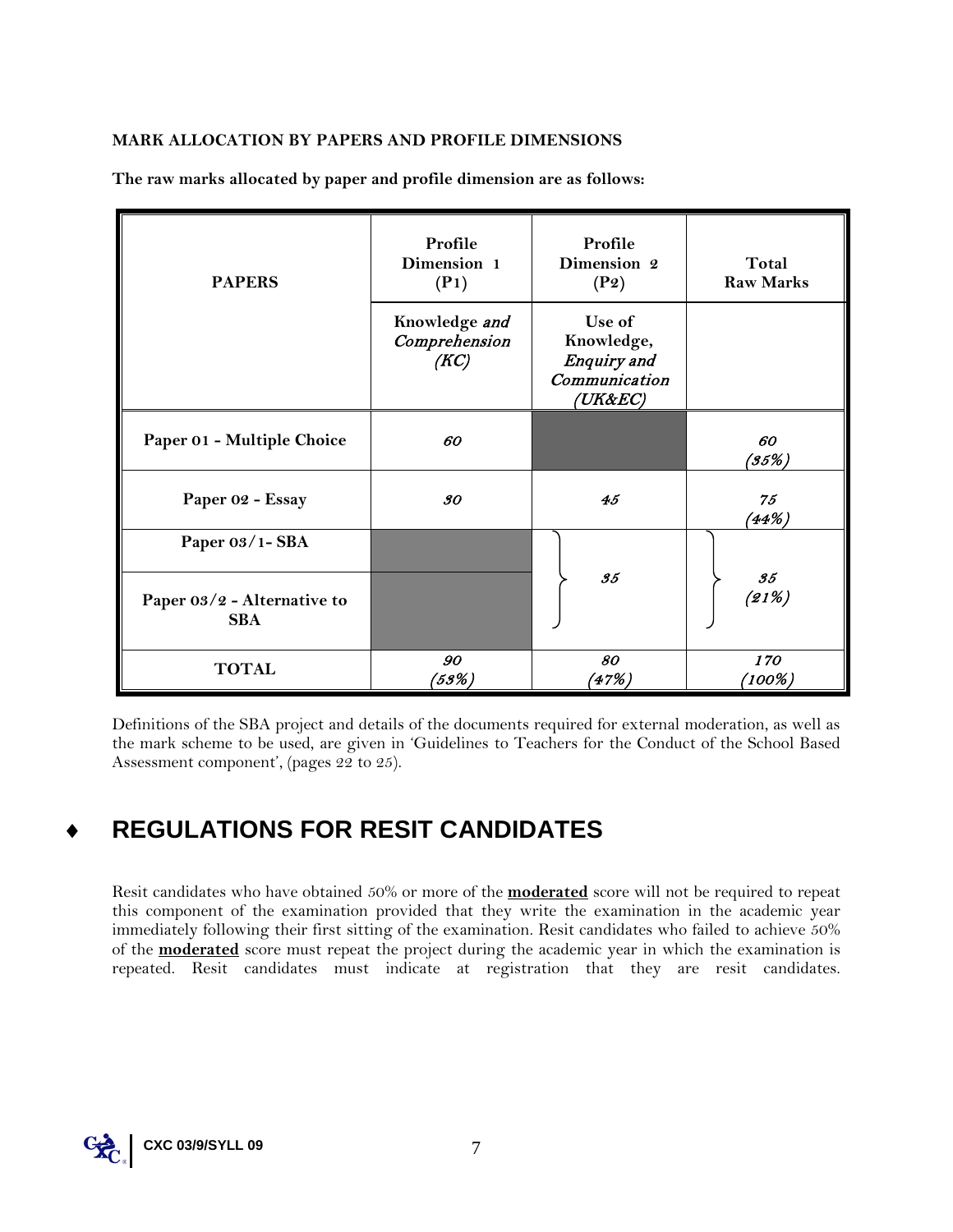### ♦ **REGULATIONS FOR PRIVATE CANDIDATES**

Private candidates must be entered for the examination through the Local Registrar in their respective territories and will be required to sit Papers 01, 02, and Paper 03/2.

Paper 03/2 is a written examination designed for candidates whose research projects cannot be monitored by tutors in a recognised educational institution. See pages 28 - 29 for further details.

### **RECOMMENDED TIME ALLOCATION**

It is recommended that in order to satisfy the requirements of the Caribbean History Syllabus, a minimum of four teaching periods of 30 to 40 minutes each per week be allocated.

### **THE CORE**

Students will be expected to study the following topics in order to make themselves familiar with the major developments of Caribbean History. **Teachers should teach each topic in harmony with the relevant themes that are chosen.**

### **A. The Indigenous Peoples of the Americas**

- 1. Migration of *i*ndigenous peoples to the Americas and to the Caribbean territories (through North, Central and South America) and their interactions.
- 2. Geographical location of Taino (Arawak), Kalinago (Carib) and Maya.
- 3. Social, religious, political and economic organisation of Taino, Kalinago and Maya.

### **B. The Europeans**

Factors motivating Europeans to explore and settle in the Caribbean up to the end of the 17th century, including wind systems and ocean currents, *technology, trade, religion and national rivalry.*

- 1. Spanish colonisation and its effects on the indigenous populations.
- 2. European rivalry in the Caribbean up to 1763 trade, piracy, warfare, privateering, buccaneering, settlement *and colonisation*.

### **C. The Economic Revolution and the Coming of the Africans**

- 1. Overview of West African societies in the 15th century: economic, religious and political organisation and social relations.
- 2. Reasons for the change from tobacco to sugar and from logwood to mahogany.
- 3. Social, economic and political changes accompanying the transitions.

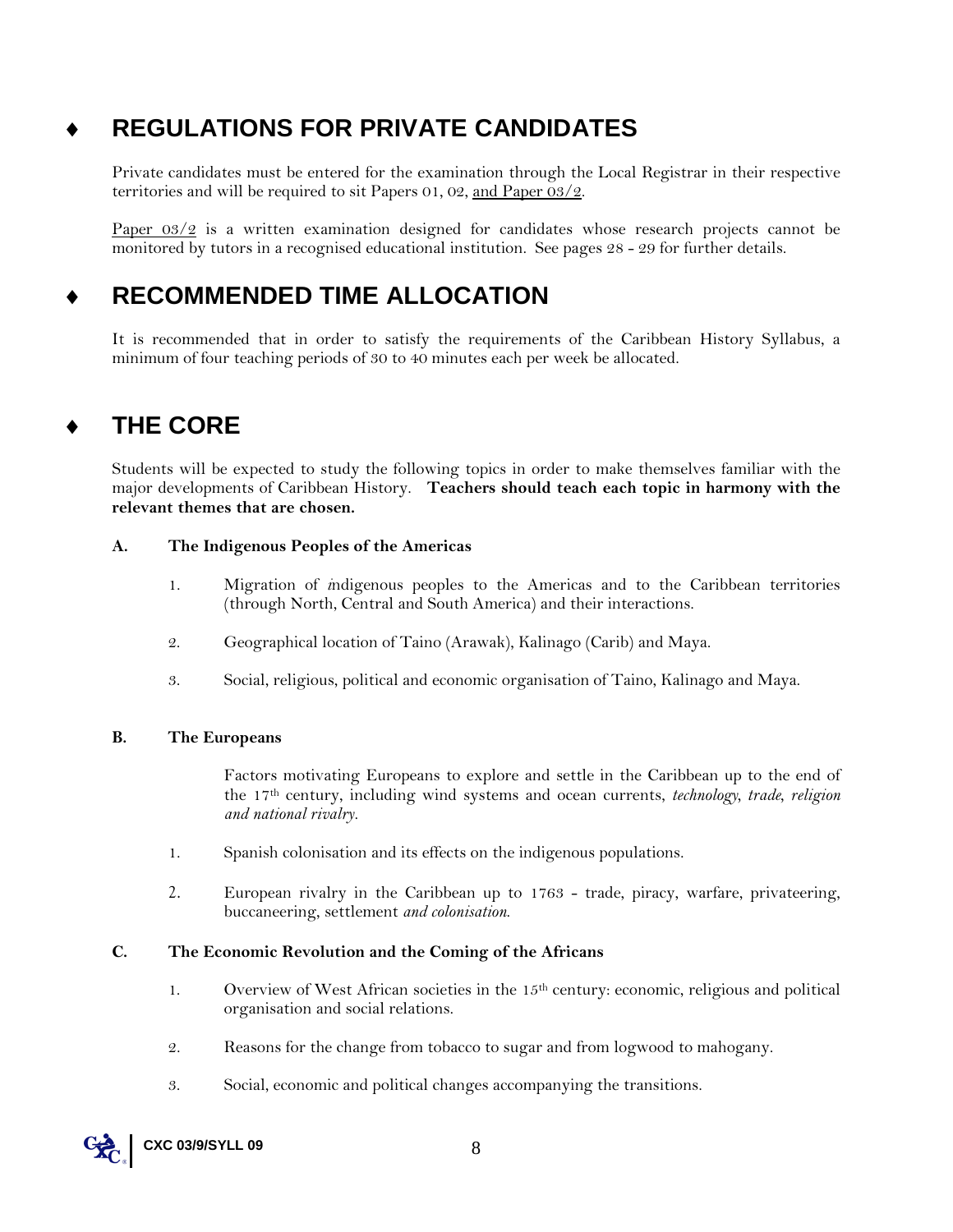- 4. *Trade in enslaved Africans: procurement, transportation and sale in the* Caribbean.
- 5. Plantation Society social, economic and political organisation.

### **D. Slave Resistance**

- 1. Measures used to control enslaved Africans.
- 2. Forms of resistance by males and females.
- 3. Maroons: origins and achievements.
- 4. The causes of the major slave revolts (Haiti 1781 1804, Berbice 1763, Barbados 1816, Demerara 1823, Jamaica 1831) and the reasons for their success or failure.

### **E. Emancipation and Apprenticeship**

- 1. *Reasons for the* abolition of the *Trans-Atlantic* trade *in Africans*.
- 2. The Amelioration proposals.
- 3. Social, economic and political factors which led to the abolition of slavery in the *Caribbean.*
- 4. The *main provisions of the* Emancipation Act and the problems of the Apprenticeship system.

### **F. Coming of the Chinese, Europeans, Indians and Africans**

- 1. Push and pull factors that led to the migration of Liberated Africans, Europeans (Madeirans, Germans, French), Indians and Chinese to the Caribbean *in the 19<sup>th</sup> century*.
- *2. Working and living conditions of immigrant groups in the Caribbean.*
- 3. Effects of immigration on the social, cultural and the economic life of the Caribbean.

### **G. The Establishment of the Peasantry 1838 to 1900**

- 1. The conditions which facilitated or hindered the development of a Caribbean peasant population and the g*rowth* of the free village movement in the Caribbean to the end of the 19<sup>th</sup> century.
- 2. The development of an Indo*-*Caribbean peasantry in Trinidad and Guyana.
- 3. *Contribution* of the peasantry *to* the social and economic life of the Caribbean.

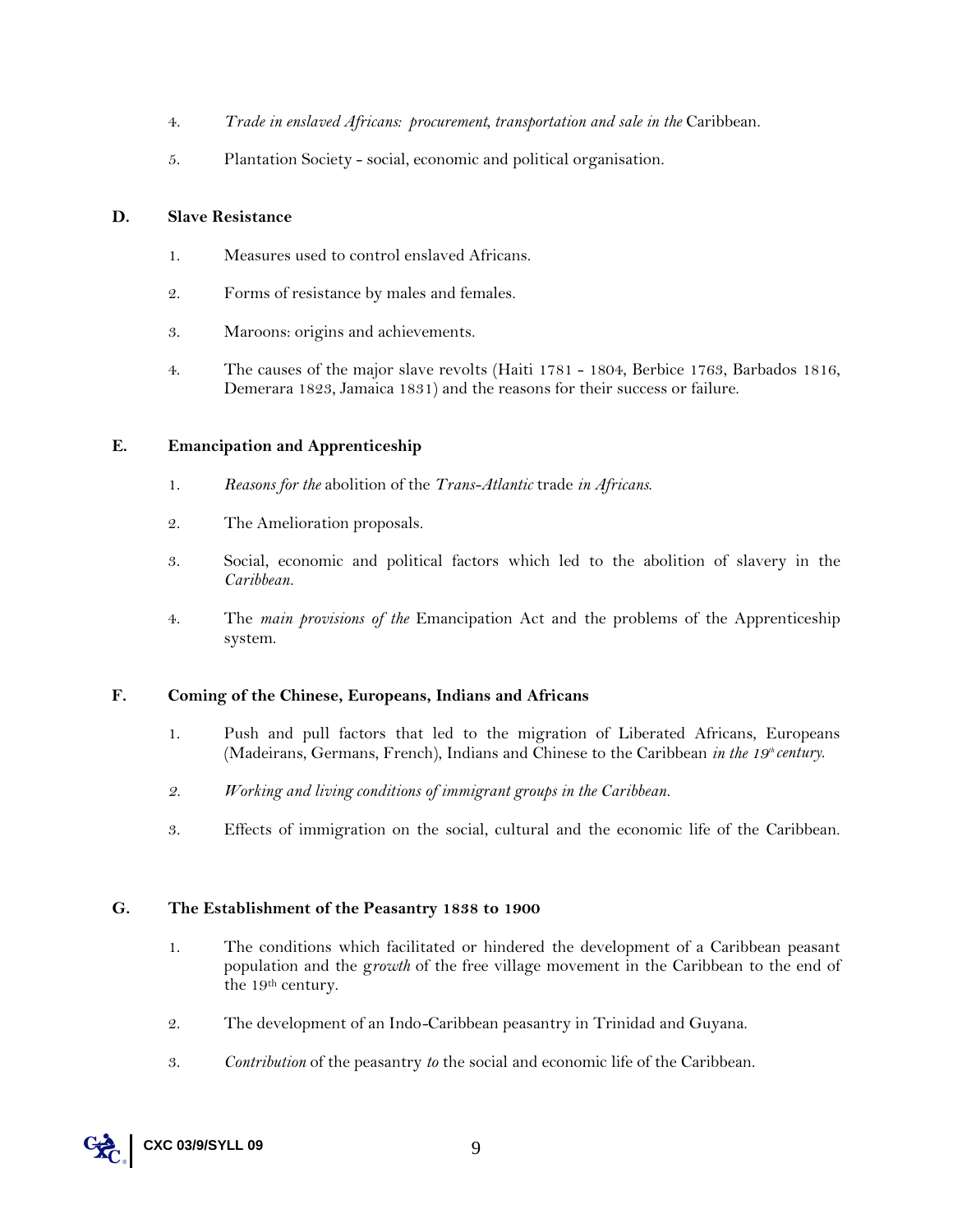### **H. The United States' Influence in the Caribbean**

- 1. Economic, political and ideological factors which influenced the United States' interest in the Caribbean up to 1962.
- 2. *Reasons for* United States' intervention in the following territories: Cuba and Puerto Rico (1898); Panama (1904); Haiti *(1915)* and the Dominican Republic (1916) and Grenada (1983).
- 3. The economic, political and cultural effects of United States' imperialism in the English speaking Caribbean up to 1985.
- 4. United States reaction to Cuban Revolution 1959 *-* 1962.

#### **I. Popular Protests in the 1930s**

- 1. The economic, political and social factors which created the protests of the 1930s in the Caribbean.
- *2. The role of outstanding male and female protest leaders.*
- 3. Consequences of the protests the Moyne Commission, the development of trade unions and political parties; the emergence of male and female personalities.

#### **J. Movements Towards Independence and Regional Integration up to 1985**

- *1. Attempts at unification up to 1962 and reasons for failure and the results.*
- *2.* Constitutional steps towards Independence in the British-colonised *territories.*
- 3. Constitutional arrangements *in the French and Dutch Antilles and Puerto Rico.*

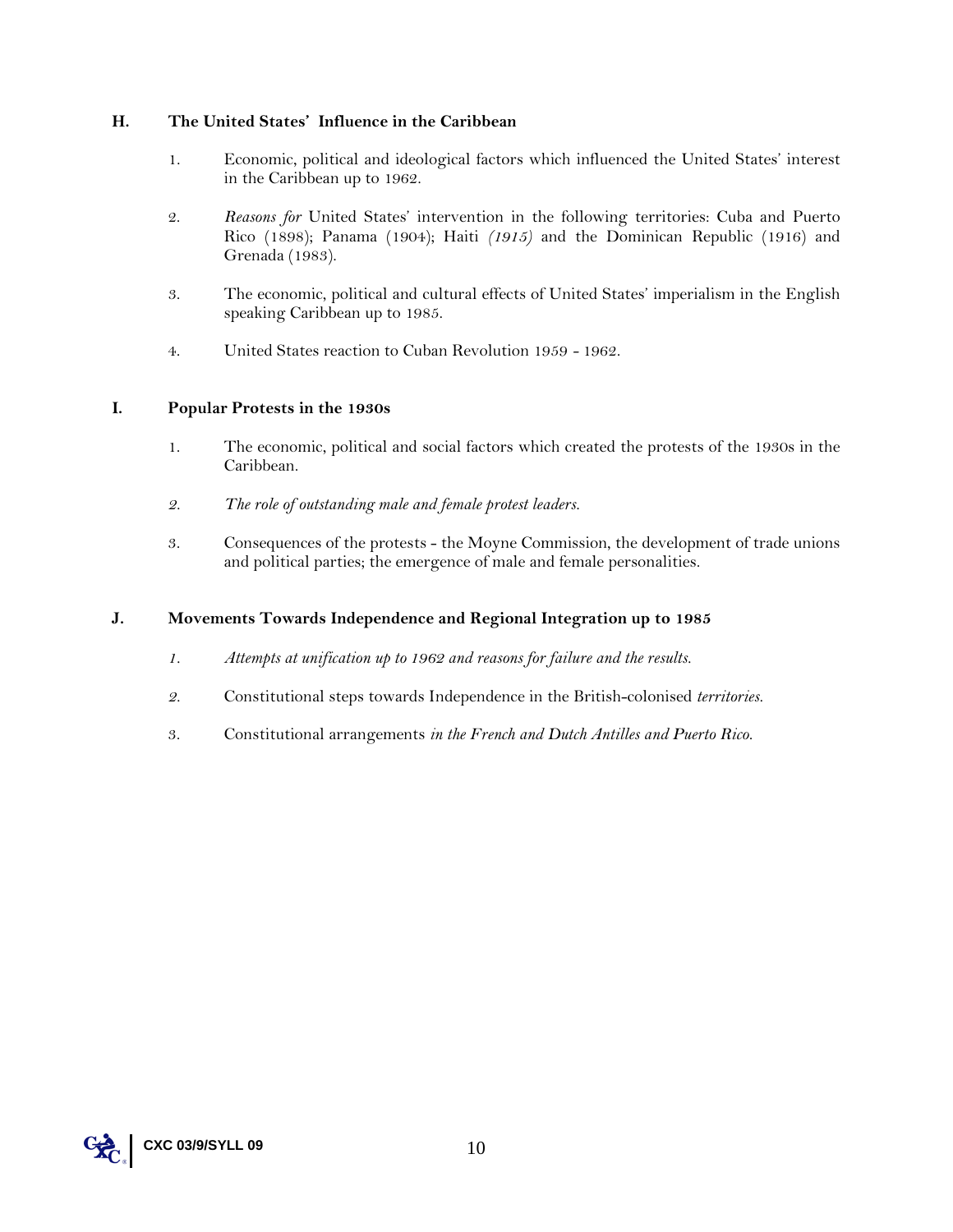### **THE THEMES**

- 1. The Themes are arranged in chronological sequence and teachers are advised to maintain this arrangement by planning their lessons around the Core. The Themes that are chosen, however, require more in-depth study.
- *2.* Schools may offer a theme not listed in the syllabus (see page 5 for the rules governing this option).

Candidates are required to study *three* Themes in depth, one from each of the following sections:

### ♦ **SECTION A**

### **THEME 1: THE INDIGENOUS PEOPLES AND THE EUROPEANS**

### **SPECIFIC OBJECTIVES**

Students should be able to:

- *1. describe the migratory and settlement patterns of the indigenous peoples in the Caribbean up to the arrival of the Spanish in 1492;*
- *2. describe the social, political and economic practices of the indigenous peoples in the Americas up to 1492;*
- *3. explain the relationship between the main art forms and the beliefs and technology of the indigenous peoples;*
- *4. explain the factors that led to Columbus' voyages;*
- *5. assess the impact of the Europeans on the indigenous peoples up to 1600;*
- *6. assess the impact of the indigenous peoples on the Europeans up to 1600.*

### **CONTENT**

- *1. Migration and settlement patterns.*
- *2. Taino, Kalinago and Maya practices:*
	- *(i) Interaction among social groupings of each people;*
	- *(ii) Political systems and leadership roles;*
	- *(iii) Economic patterns - levels of self-sufficiency, acquisition of surplus.*
- *3. (i) Indigenous art forms - architecture, music, painting, pottery, sculpture, dance. (ii) Indigenous beliefs and technology:*

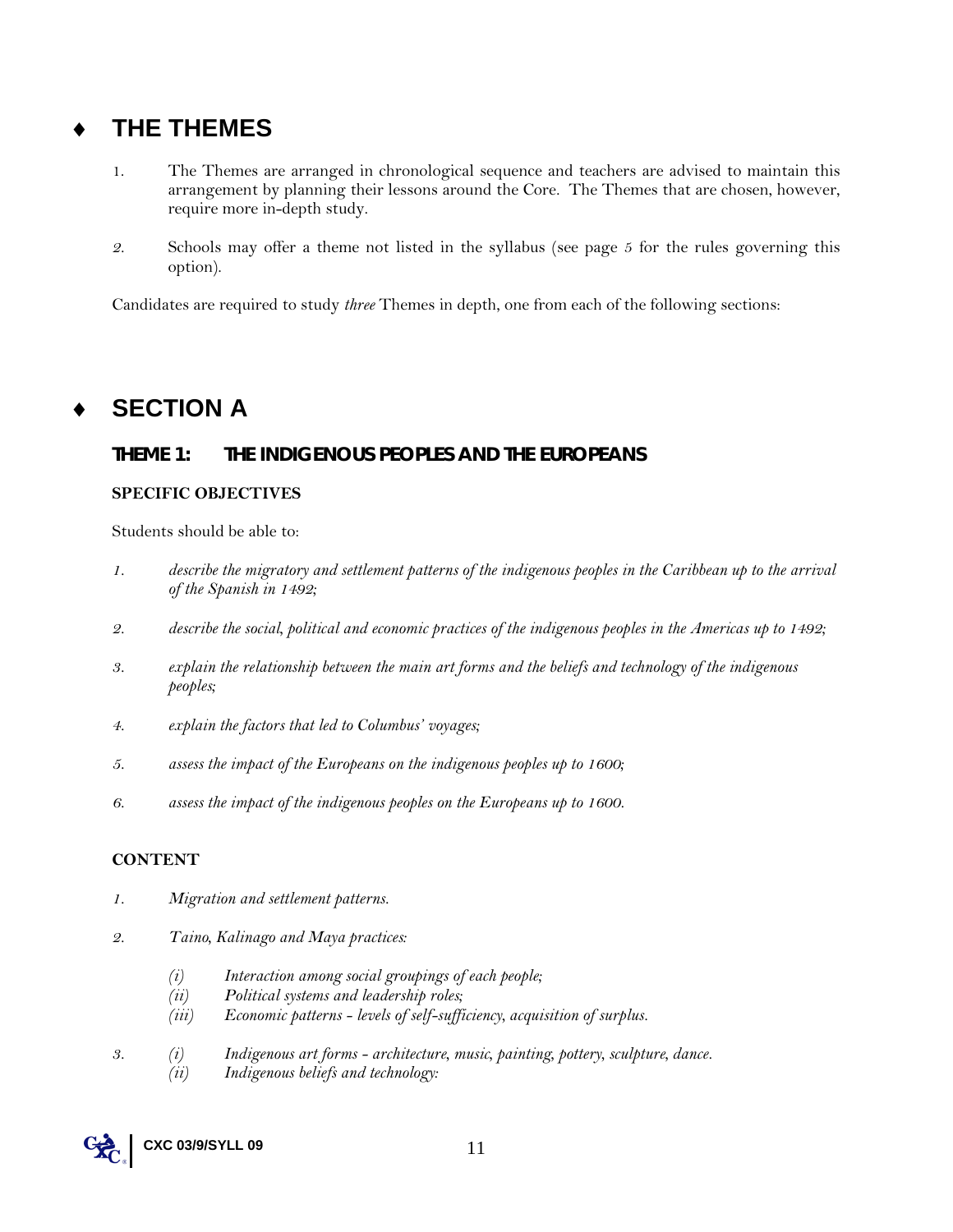- *(i) Polytheism - types of gods/goddesses;*
- *(ii) Animism;*
- *(iii) Ancestral worship and sacrifice;*
- *(iv) Scientific applications - mathematics, agriculture, astronomy.*
- *4. Motivating factors that led to Columbus' voyages - "Gold, God, Glory".*
- *5. Impact of the Europeans on the Indigenous peoples:*
	- *(i) Demographic changes;*
	- *(ii) Colonisation;*
	- *(iii) Cultural imposition;*
	- *(iv) Economic destabilisation.*
- *6. Impact of the Indigenous peoples on the Europeans:*
	- *(i) Introduction of crafts, agricultural products;*
	- *(ii) Provision of labour;*
	- *(iii) Diseases.*

### **THEME 2: CARIBBEAN ECONOMY AND SLAVERY**

#### **SPECIFIC OBJECTIVES**

- 1. explain the reasons for the change from tobacco to sugar and logwood to mahogany;
- 2. assess the social, political and economic consequences of the changes in (1) above;
- 3. explain the reasons for the enslavement of Africans in the Caribbean;
- 4. describe the Trans-Atlantic Trade in Africans;
- *5. describe the ways in which African labour was used in areas other than sugar production;*
- 6. describe the organisation of a typical sugar plantation;
- 7. describe the manufacturing processes on a typical sugar plantation before 1838;
- 8. identify the markets for the products in (7) above, before 1850;
- 9. describe African cultural forms in the Caribbean up to 1838;
- **10.** describe the social relations in slave society.

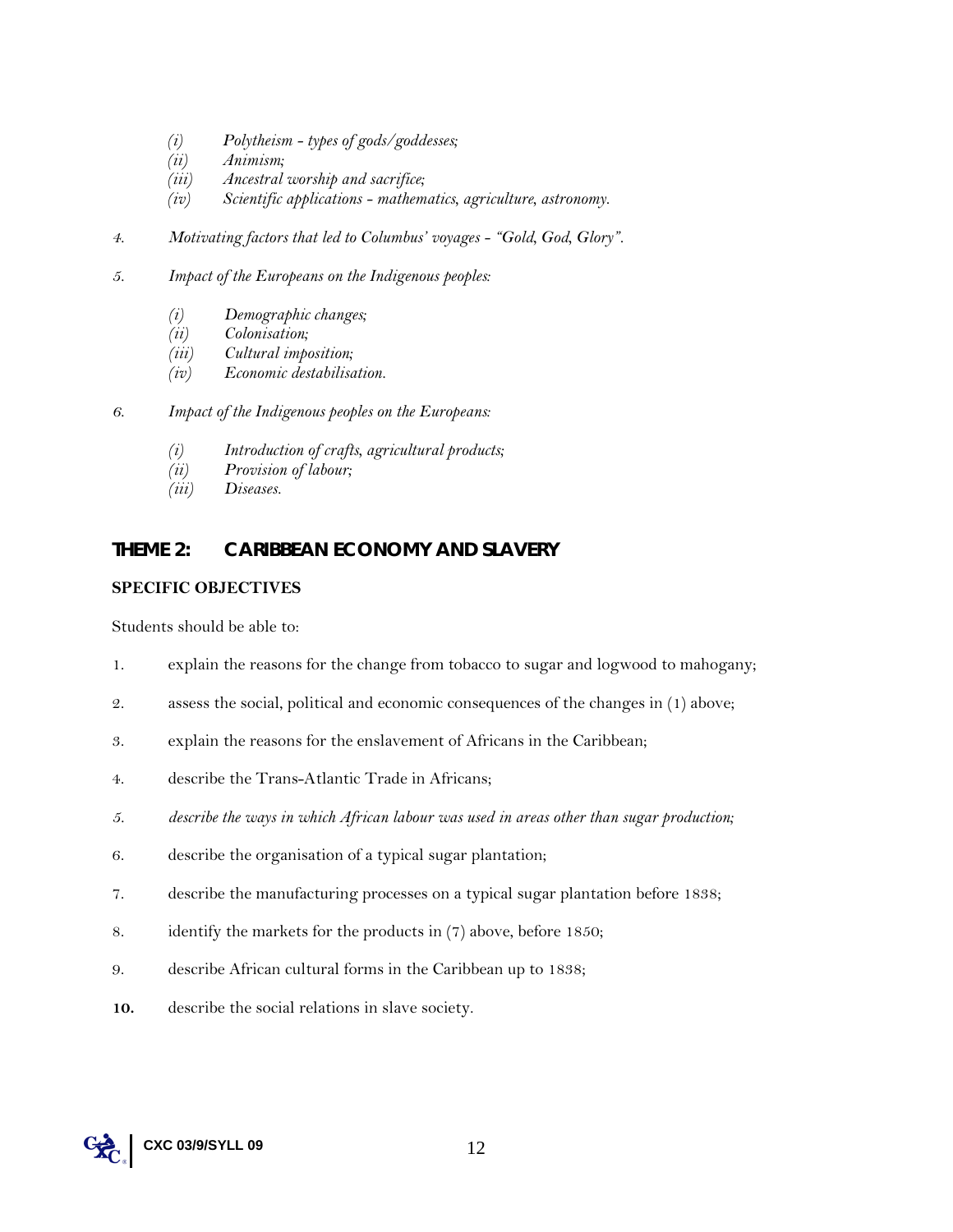- *1. Economic revolutions: sugar and mahogany.*
- *2. Social, political and economic consequences.*
- *3. Accessibility, affordability, demand, attempts to justify enslavement of Africans.*
- *4. Trans-Atlantic Trade – Organisation, Impact on West African societies, and experiences of its victims.*
- *5. Mahogany, logwood, cotton, coffee and cocoa production.*
- *6. Physical layout and use of labour (male and female).*
- *7. Sugar production: field, factory and shipping; rum production: fermentation, distillation, ageing and bottling.*
- *8. Markets for sugar and rum; profitability, risks.*
- *9. African cultural forms: religion, language, dress, music, dance, food, and medicine.*
- 10. *Social relations: class, gender, ethnic relations.*

### **THEME 3: RESISTANCE AND REVOLT**

#### **SPECIFIC OBJECTIVES**

- 1. explain the various forms of slave control in the British, French and Spanish Caribbean;
- 2. evaluate the various forms of resistance of enslaved men and women;
- 3. explain the origins and development of Maroon societies in Jamaica, Suriname and Guyana;
- 4. explain the origins and course of the Haitian Revolution up to 1804;
- 5. assess the effects of the Revolution on Haiti and the wider Caribbean;
- 6. explain the causes*,* nature and consequences of major revolts.

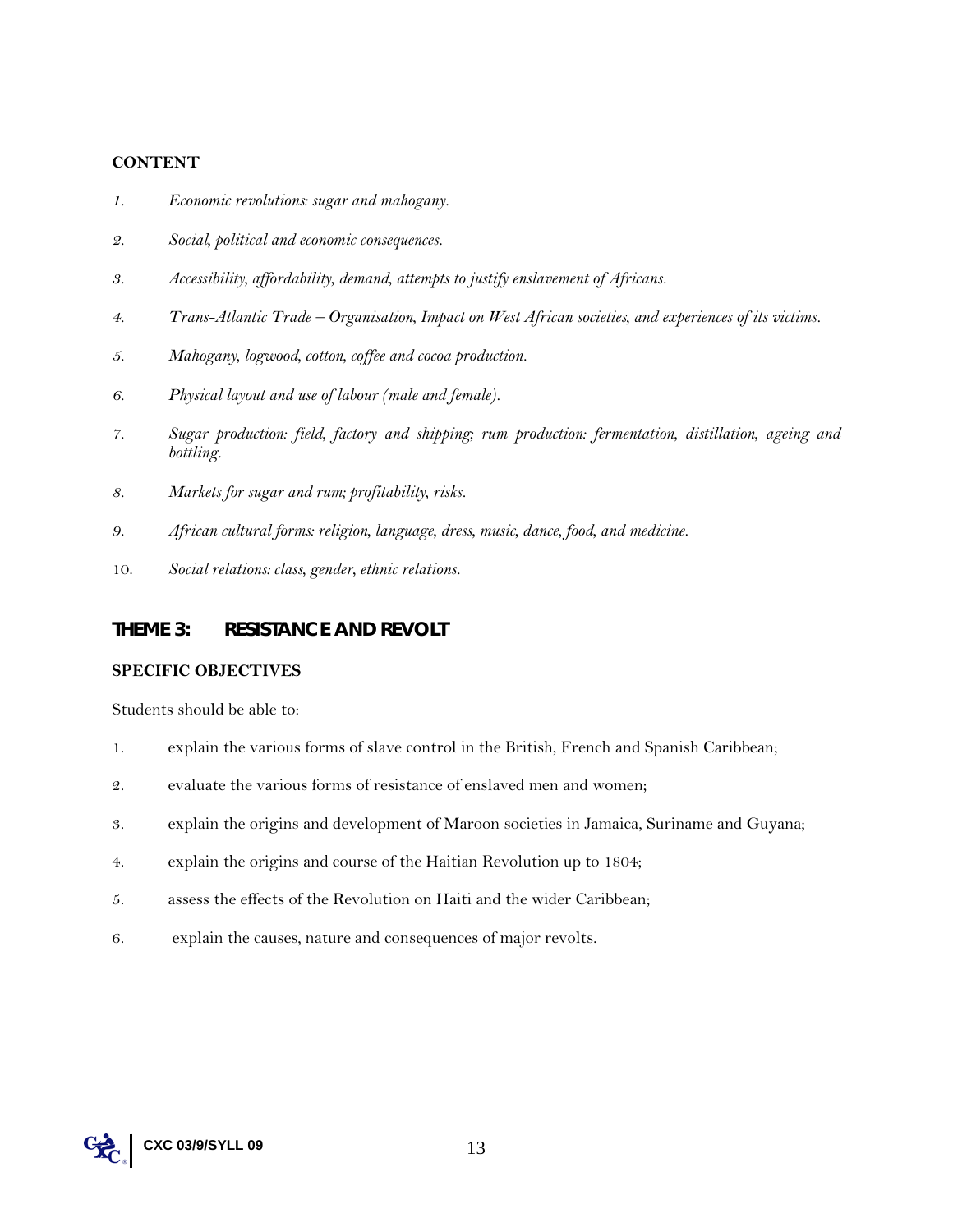- *1. Slave control: legal, economic, psychological, social, ideological, physical and cultural.*
- *2. Forms of resistance (male and female): insurrectionary and non-insurrectionary.*
- *3. Maroon societies: origins and development.*
- *4. The Haitian Revolution: causes and course.*
- *5. Consequences of the Revolution for Haiti and the wider Caribbean – social, economic and political.*
- *6. Major revolts (Berbice, 1763; Barbados, 1816; Demerara, 1823; Jamaica, 1831) - causes, nature, consequences.*

### **SECTION B**

### **THEME 4:** *METROPOLITAN MOVEMENTS TOWARDS EMANCIPATION*

#### **SPECIFIC OBJECTIVES**

- 1. assess the effects of nineteenth century revolts on the emancipation process;
- 2. assess the attitudes and arguments advanced by interest groups;
- 3. compare the course of the British, French and Spanish anti-slavery movements;
- 4. describe the British and French Amelioration policies;
- 5. evaluate the clauses of the 1833 Act of Abolition (Emancipation Act);
- 6. *assess the workings of the Apprenticeship system* up to 1838;
- 7. analyze the terms of the 1833 Act of Emancipation.

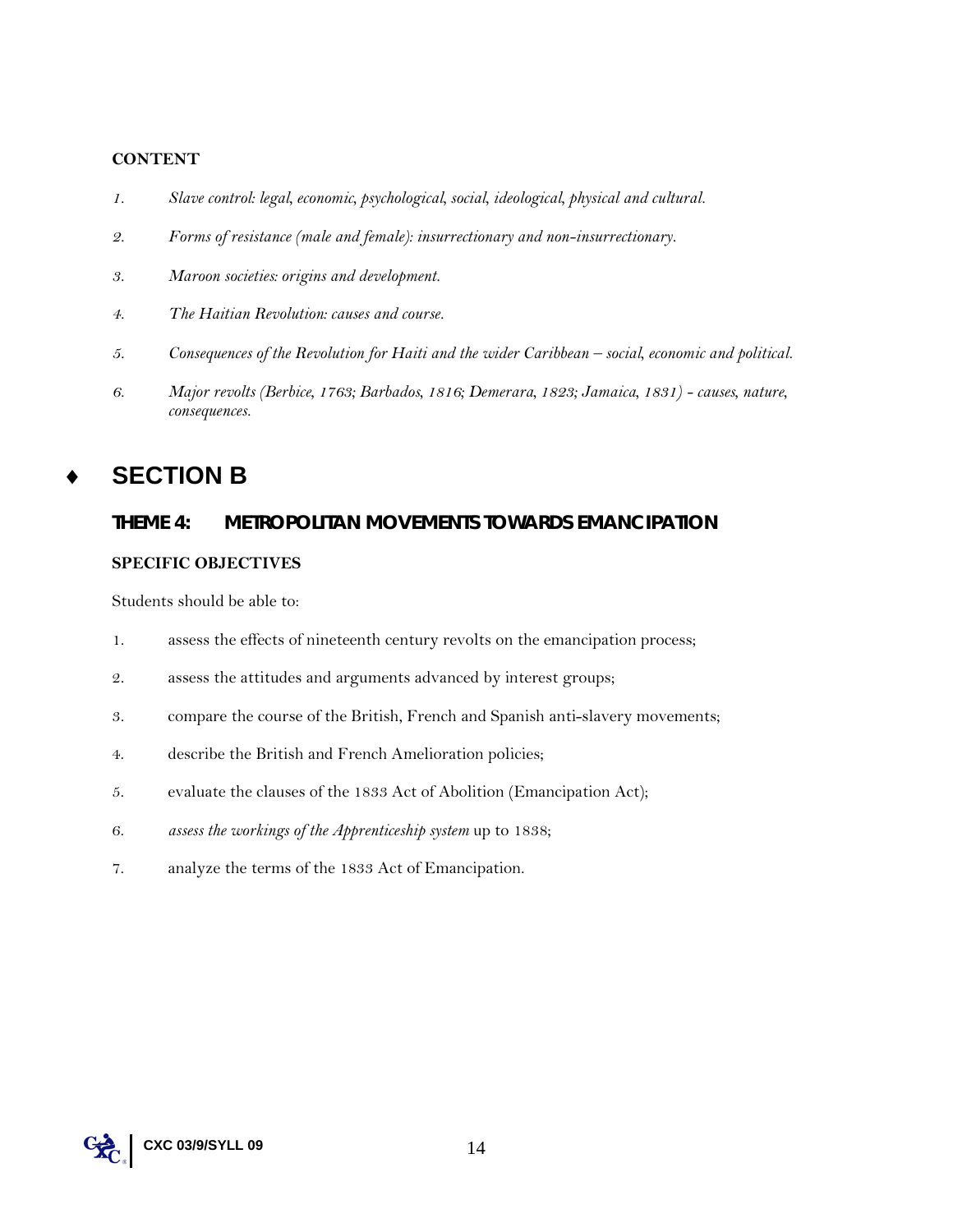- 1. *Responses to revolt: negative effects on slavery, positive effects on the emancipation process.*
- 2. *Attitudes towards slavery; arguments of interest groups for and against slavery - Economic, humanitarian, religious.*
- 3. *Anti-slavery movements: early protest, organised campaign, Caribbean reactions, outstanding personalities.*
- 4. *Amelioration: aims, features, results.*
- 5. *British Emancipation Act: main clauses – freedom, apprenticeship, compensation.*
- 6. *Apprenticeship: features, conditions, responses, results.*
- 7. *The Emancipation Act: attitude to planters, attitude to ex-slaves.*

#### **THEME 5: ADJUSTMENTS TO EMANCIPATION, 1838 - 1876**

#### **SPECIFIC OBJECTIVES**

- 1. identify the problems affecting the sugar industry in the English-speaking Caribbean 1838- 1854;
- 2. describe the attitudes to labour in the English-speaking Caribbean after 1838;
- 3. account for the various schemes of migration as a solution to the problems of labour;
- 4. assess the effects of immigration on the sugar industry and the impact of selected migrant groups on society;
- 5. evaluate the impact of the free village settlements in the English-speaking Caribbean;
- 6. assess the contribution of free peasants to Caribbean society;
- 7. explain the reasons for the adoption of Crown Colony Government in the English Caribbean in the 19<sup>th</sup> century.

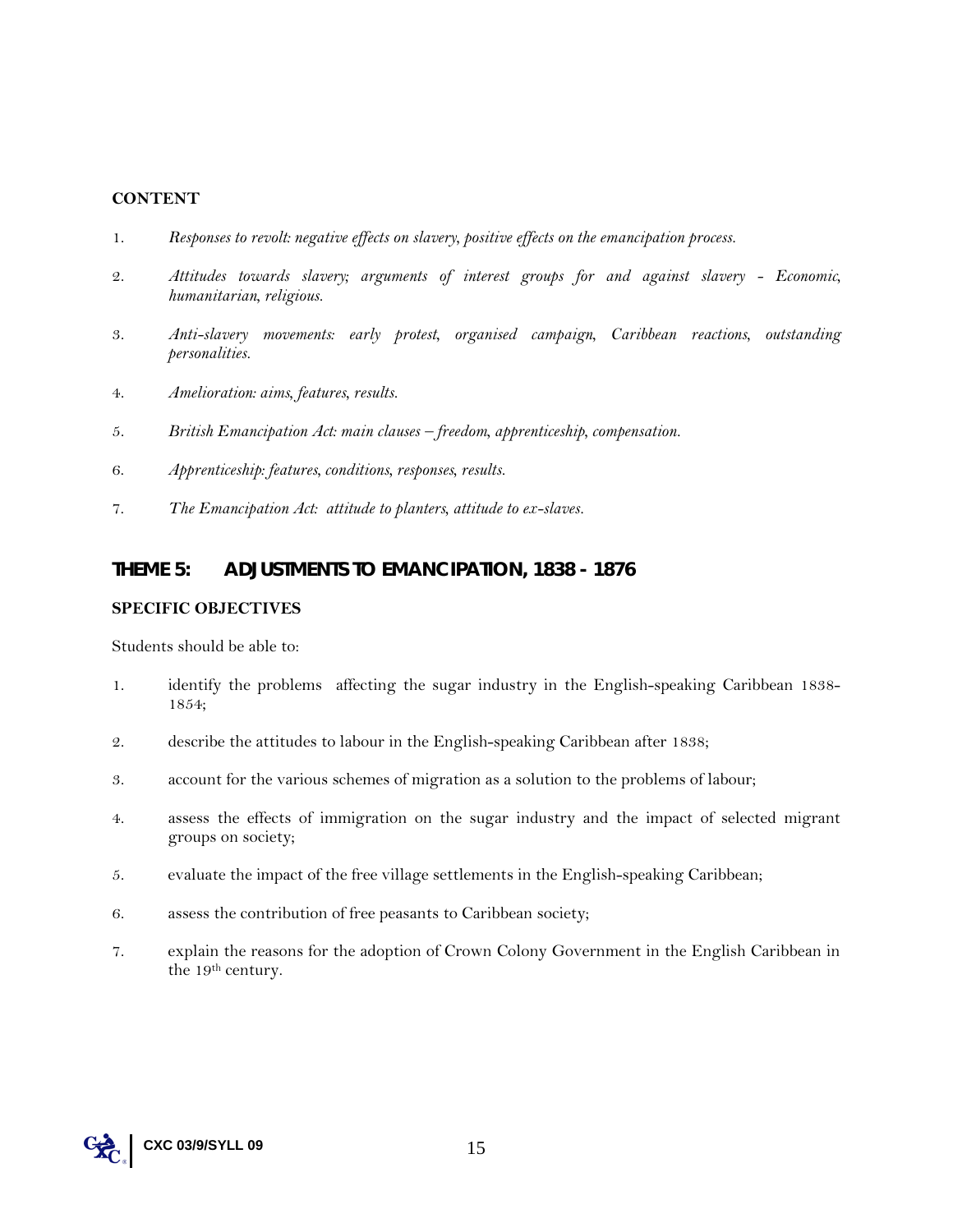- *1. Problems of sugar industry: labour, capital, technology, free trade.*
- *2. Attitudes to labour: landowners, employers, free persons.*
- *3. Schemes of migration: European, African, Madeirans, Indians, Chinese.*
- *4. Economic effects of migration: supply, production, viability; Impact of migrants on society - Indians, Chinese, Madeirans.*
- *5. Emergence of Free villages: outstanding personalities attitudes, responses, enabling factors; Impact: labour supply on plantation, utilities, social services (schools).*
- *6. Contribution of peasantry: social, economic and political.*
- *7. Crown Colony government: Old Representative Government, popular disaffection, changing Colonial Office policy.*

### **THEME 6:** *CARIBBEAN ECONOMY* **1875 -1985**

#### **SPECIFIC OBJECTIVES**

- 1. explain the factors that created the crisis in the British-colonised Caribbean sugar industry in the late 19<sup>th</sup> century;
- 2. assess the measures taken to resolve the crisis in the British-colonised Caribbean sugar industry during late 19<sup>th</sup> century and early 20<sup>th</sup> century;
- 3. *analyze the factors that led to the growth of the Cuban sugar industry in the 19<sup>th</sup> century*;
- 4. explain the factors that encouraged the growth and survival of alternate agricultural enterprises in the British-colonised Caribbean up to 1935;
- 5. explain the factors that led to the establishment and growth of the extractive and service industries in the Caribbean up to 1985;
- 6. assess the effects of industrialisation on the English-speaking Caribbean.

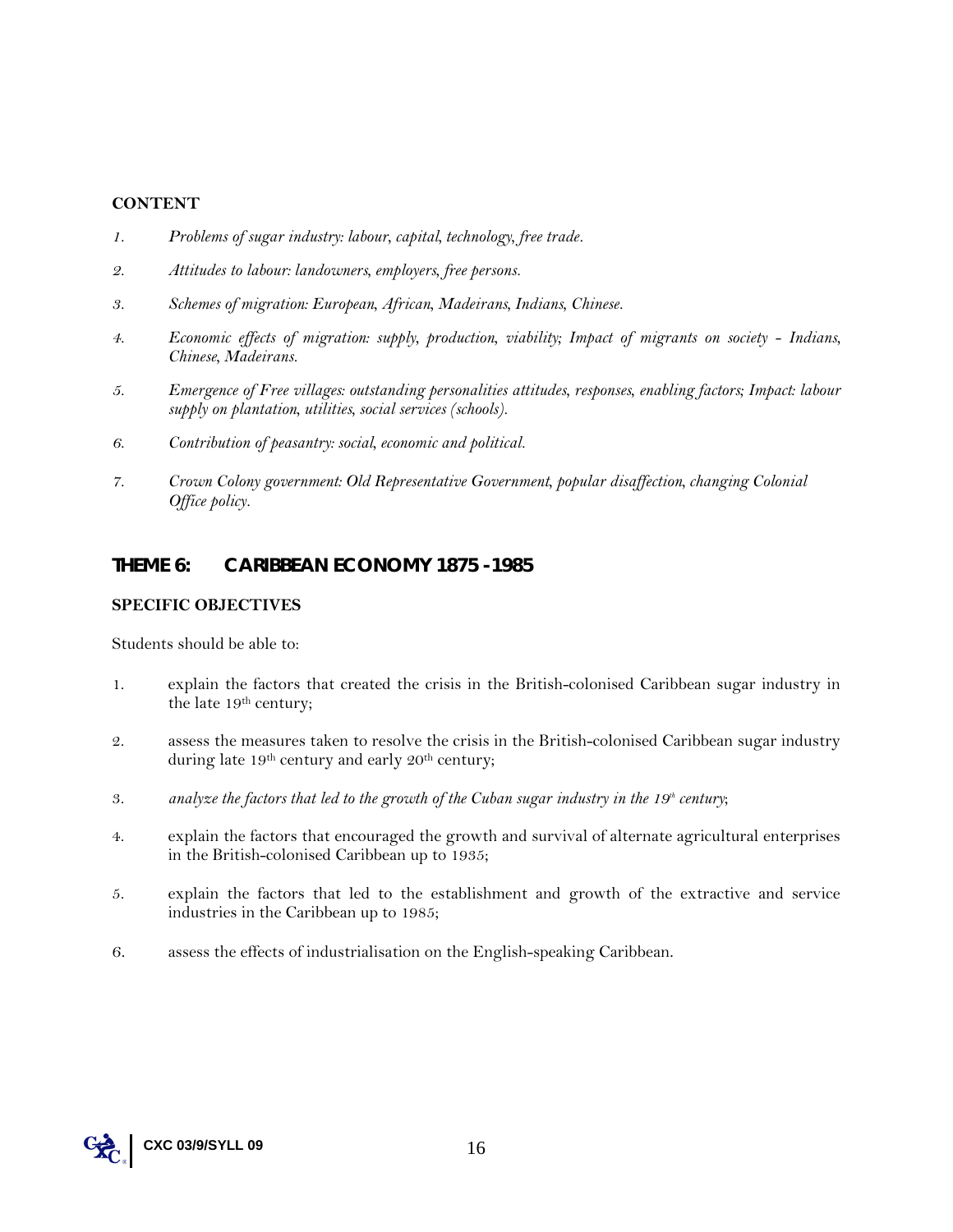- 1. *Factors which caused decline:* 
	- *(i) Environmental*
	- *(ii) Trade Regulations*
	- *(iii) Technological backwardness*
	- *(iv) Factors of production*
	- *(v) Competition from beet producers (effect on process)*
- 2. *Measures to resolve crisis:*
	- *(i) Imperial policies*
	- *(ii) Markets*
	- *(iii) Science and Technology*
- 3. *Growth of Cuba's sugar industry:*
	- *(i) Investments*
	- *(ii) Advanced Technology*
	- *(iii) Entrepreneurship*
	- *(iv) Markets*
- 4. *Growth and survival of alternative agriculture:*
	- *(i) Government policies*
	- *(ii) Education and training*
	- *(iii) Markets*
	- *(iv) Investment Capital*
	- *(v) Entrepreneurship*
- 5. *Industrial development factors:*
	- *(i) Natural resources*
	- *(ii) Government policies*
	- *(iii) Investment capital*
	- *(iv) Technology*
	- *(v) Methods of communication*
	- *(vi) Human Resources*
- 6. *Effects of industrialisation:*
	- *(i) Urbanisation*
	- *(ii) Occupations*
	- *(iii) Impact on women – social, economic, political*
	- *(iv) Standard of living*

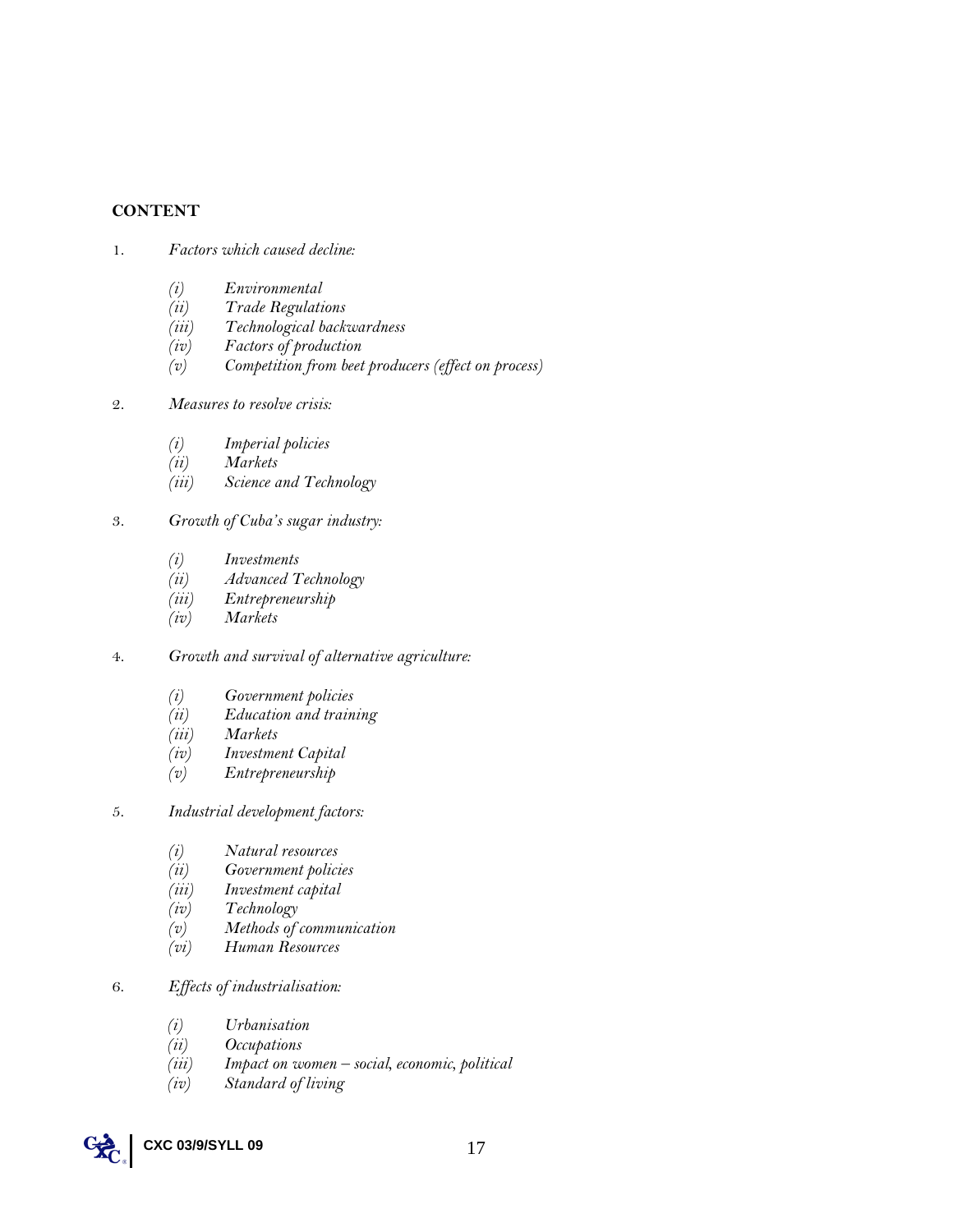### **SECTION C**

### **THEME 7: THE UNITED STATES IN THE CARIBBEAN, 1776 - 1985**

### **SPECIFIC OBJECTIVES**

Students should be able to:

- 1. *assess the reasons for United States' interest in the Caribbean between 1776 1870;*
- *2. explain the factors responsible for United States' involvement in the selected Caribbean territories 1898 1985;*
- 3. assess the consequences of the United States' involvement in selected Caribbean territories 1898 - 1985;
- 4. describe the policies of the Castro revolution;
- 5. assess the United States' response to the Castro revolution, 1959 1962;
- 6. explain the impact on the Caribbean of the Castro revolution between 1959 1985;
- 7. assess the impact of United States' involvement in the English-speaking Caribbean between 1939 - 1985.

### **CONTENT**

- 1. *Reasons for United States' interest in the Caribbean:*
	- *(i) Defence;*
	- *(ii) Expansionism;*
	- *(iii) Trade and Investments;*
	- *(iv) United States ideology.*
- 2. *Factors/conditions imperialism, trade routes, national security; political instability; foreign interferences; ideological conflict as seen in:* 
	- *(i) Cuba (1898);*
	- *(ii) Puerto Rico (1898);*
	- *(iii) Panama (1903);*
	- *(iv) Haiti (1915);*
	- *(v) Dominican Republic (1916);*
	- *(vi) Grenada (1983).*
- 3. *Economic, political and cultural consequences of United States' involvement in territories listed in (2) above.*

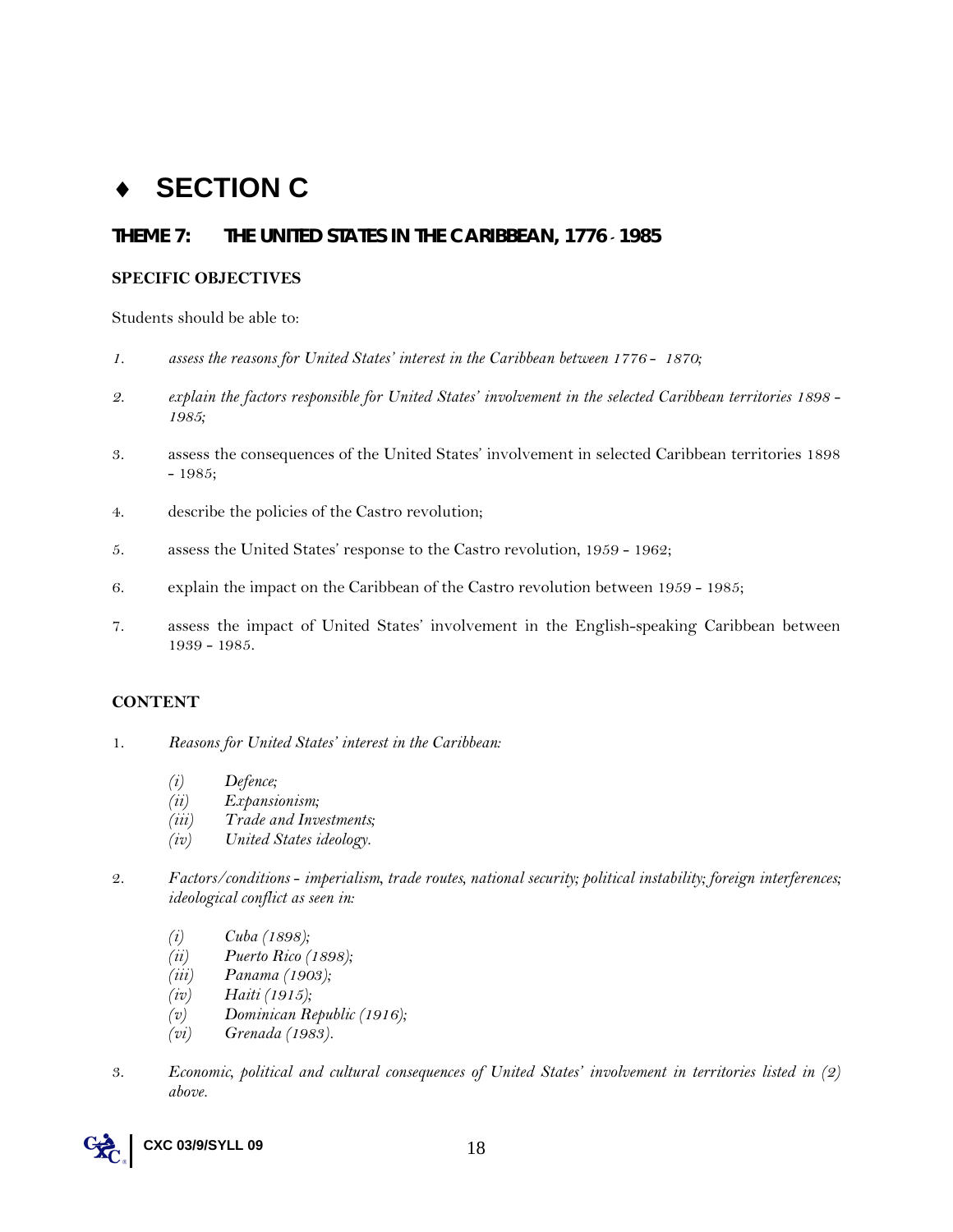#### *Policies of the Castro revolution:*

- *(i) Political, economic and social reforms;*
- *(ii) Consolidation of the revolution;*
- *(iii) Nationalism and Communism;*
- *(iv) Opposition to the United States.*

### 4. *United States' response:*

- *(i) Political and economic embargo;*
- *(ii) Ideological warfare;*
- *(iii) Military intervention;*
- *(iv) International pressure;*
- 5. *Impact of Castro revolution:*
	- *(i) Spread of socialism;*
	- *(ii) Creation of United States economic and political spheres of influence;*
	- *(iii) Anti-communistic campaign;*
	- *(iv) The Cold War.*
- 6. *Impact of United States' involvement in the English-speaking Caribbean:*
	- (i) *Economic effects;*
	- (ii) *Political effects;*
	- (iii) *Cultural effects.*

### **THEME 8:** *CARIBBEAN POLITICAL DEVELOPMENT UP TO 1985*

### **SPECIFIC OBJECTIVES**

- 1. explain the reasons for the failure of the major attempts at unification in the British-colonised Caribbean before 1939;
- 2. assess the relationship between popular protest and political developments in the Caribbean between 1935-1958;
- 3. explain the reasons for the establishment of a federation of the British West Indies between 1945 and 1958;
- 4. explain the reasons for the failure of the British West Indies Federation in 1962;
- 5. describe the contribution made to Caribbean integration by outstanding personalities (male and female) in the English-speaking territories.
- 6. describe constitutional arrangements used by non English-speaking Caribbean territories as alternatives to independence.

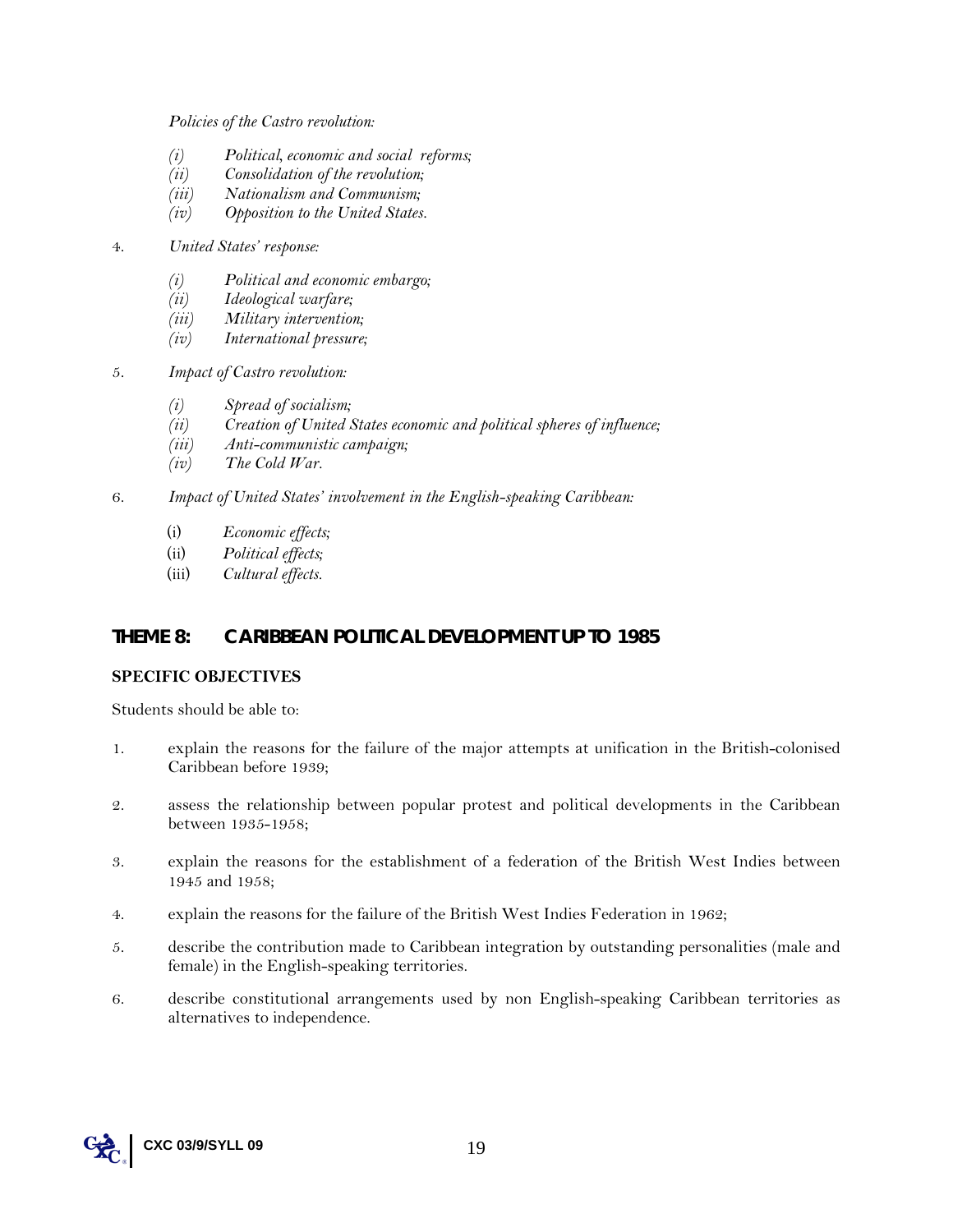- *1. Early attempts Leeward Islands 1674, Leeward Islands 1871, Windward Islands 1874 1876. Economic, political and social reasons for failure.*
- *2. Moyne Commission, outcomes of protests and riots, trade unions, political parties, adult suffrage and self government.*
- *3. Movement to establish a federation: Reasons for unity - economic, social and political similarities. Role of the Colonial office.*
- *4. Reasons for failure economic, political, and social factors.*
- *5. Personalities involved in integration: early life, education, career, philosophy, impact on movement.*
- *6. Alternatives to independence:*
	- *(i) Plebisite and Commonwealth Puerto Rico;*
	- *(ii) Tripartite kingdom Netherland Antilles;*
	- *(iii) Départments French Islands.*

### **THEME 9: CARIBBEAN SOCIETY, 1900 - 1985**

#### **SPECIFIC OBJECTIVES**

Students should be able to:

- 1. describe the social and economic conditions existing in the Caribbean between 1900 and 1935;
- 2. outline efforts made to improve social conditions by different agents;
- 3. describe various aspects of social life;
- 4. explain the reasons for the emergence of various religious groups in the Caribbean;
- 5. assess the implications of membership in the various groups.

### **CONTENT**

- *1. Social and economic conditions (i) housing; (ii) cost of living; (iii) working conditions; (iv) unemployment; (v) health.*
- *2. Organisations involved in improving living conditions: trade unions; governments (policies); women's organisation; United Negro Improvement Association (UNIA).*
- *3. Aspects of social life: (i) ethnic/race relations; (ii) festivals and celebrations; (iii) recreation; (iv) transport and communication; (v) art forms (architecture, visual and performing arts).*

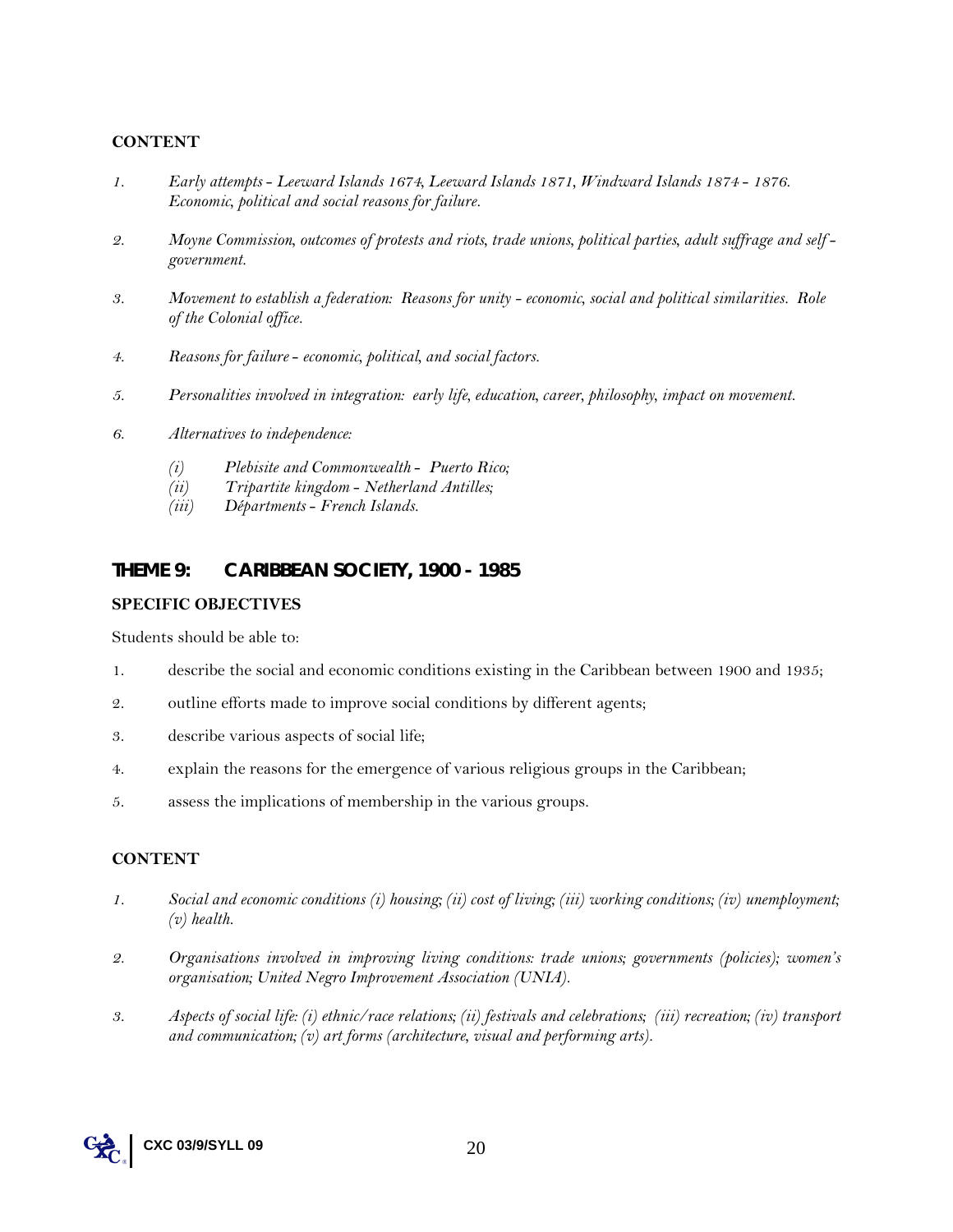- *4. Religious groups: (i) Christian Churches - Established and Evangelical; (ii) Hindu; (iii) Muslim; (iv) African* - *Christian syncretic religions, for example, Orisha, Shango; Kumina, Revivalism, Spiritual Baptists; (v) indigenous religions, for example, Rastafarianism.*
- 5. *Implications of membership: social, economic and political*.

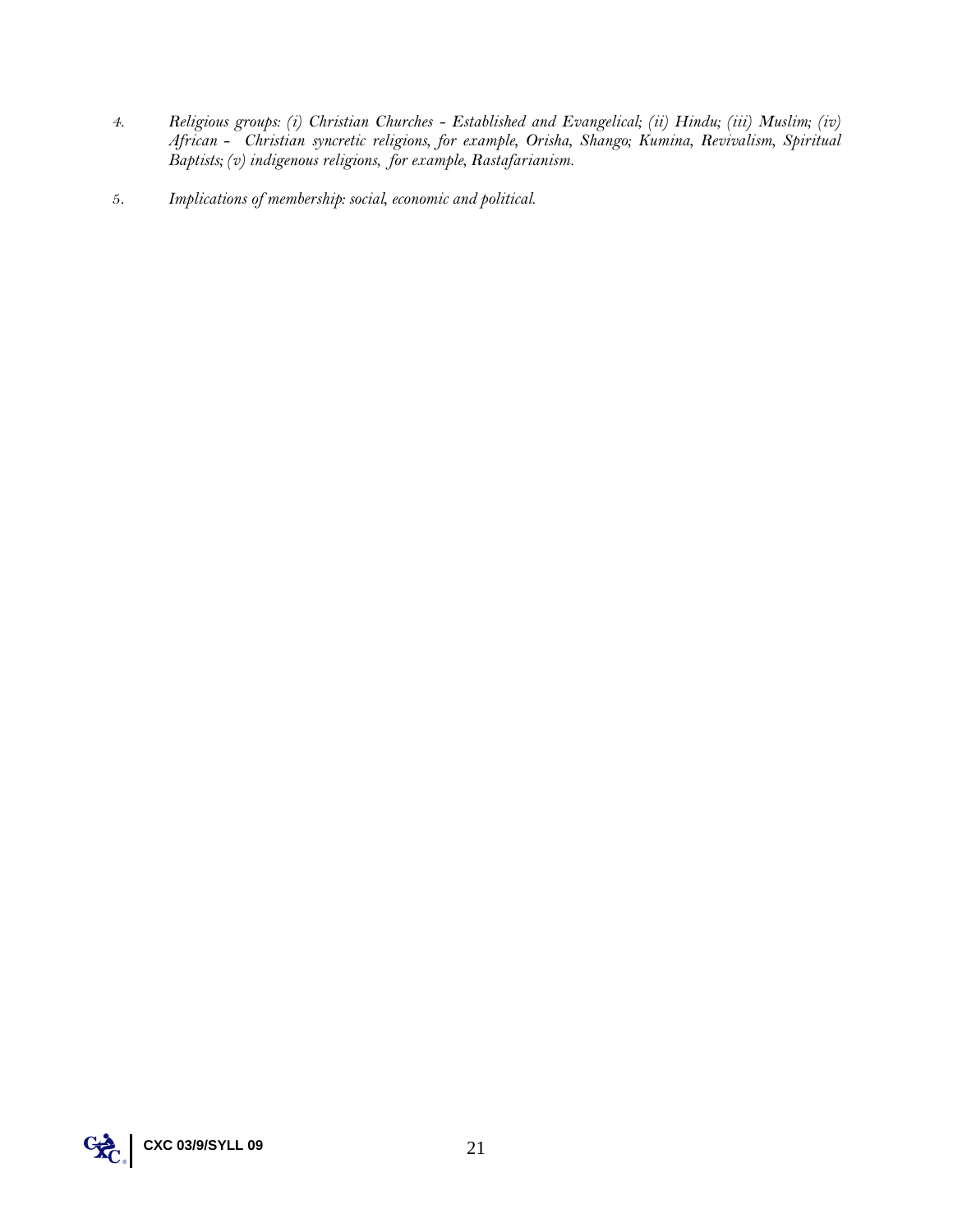### ♦ **GUIDELINES TO TEACHERS ON SETTING AND MARKING THE SCHOOL-BASED ASSESSMENT**

### **RATIONALE**

*School-Based Assessment (SBA) is an integral part of student assessment in the course covered by this syllabus. It is intended to assist students in acquiring knowledge, skills and attitudes that are critical to the subject. The activities for the SBA are linked to the syllabus and should form part of the learning activities to enable the student to achieve the objectives of the syllabus.*

*During the course of study for the subject, students obtain marks for the competence they develop and demonstrate in undertaking their SBA assignments. These marks contribute to the final marks and grades that are awarded to students for their performance in the examination.*

*The guidelines provided in this syllabus for selecting appropriate tasks are intended to assist teachers and students in selecting valid assignments for the SBA. These guidelines are also intended to assist teachers in awarding marks according to the degree of achievement in the SBA component of the course. In order to ensure that the scores awarded by teachers are not out of line with the CXC standards, the Council undertakes the moderation of a sample of SBA assignments marked by each school or Centre.*

*School-Based Assessment provides an opportunity to individualise a part of the curriculum to meet the needs of students. It facilitates feedback to the students at various stages of the experience. This helps to build the selfconfidence of the students as they proceed with their studies. School-Based Assessment also facilitates the development of critical skills and abilities and enhances the validity of the examination scores on which candidate performance is reported. School-Based Assessment, therefore, makes a significant and unique contribution to both the development of relevant skills and the testing and rewarding of students for the development of those skills.*

### **SBA REQUIREMENTS**

*The School Based Assessment component of the Caribbean History Syllabus is a single research project. The area of research for the projectmay be selected from* either the Core, Themes or some aspect of Local History (see requirements on pages 6-7).

*Every school candidate who enters for the History examination must submit a research project. Students may work individually or in groups to research a specific topic. However, each student must produce an original report. No two reports from the same group should be identical. The report should be 1000 words in length (not including illustrations) and should include a bibliography, appropriate quotations, sources, charts, graphs, tables, pictures, references and appendices.*

*The research project should be neatly hand-written or if typed, must be double spaced. Any audio-visual materials used for a project should be submitted as part of the report for that project.*

*The teacher will be required to approve the research topic to be investigated, guide the candidate during the process of research and mark the completed work according to the guidelines provided by CXC, and submit the marks to the Council* by 30 April *in the year of the examination.* 

**CXC 03/9/SYLL 09** 22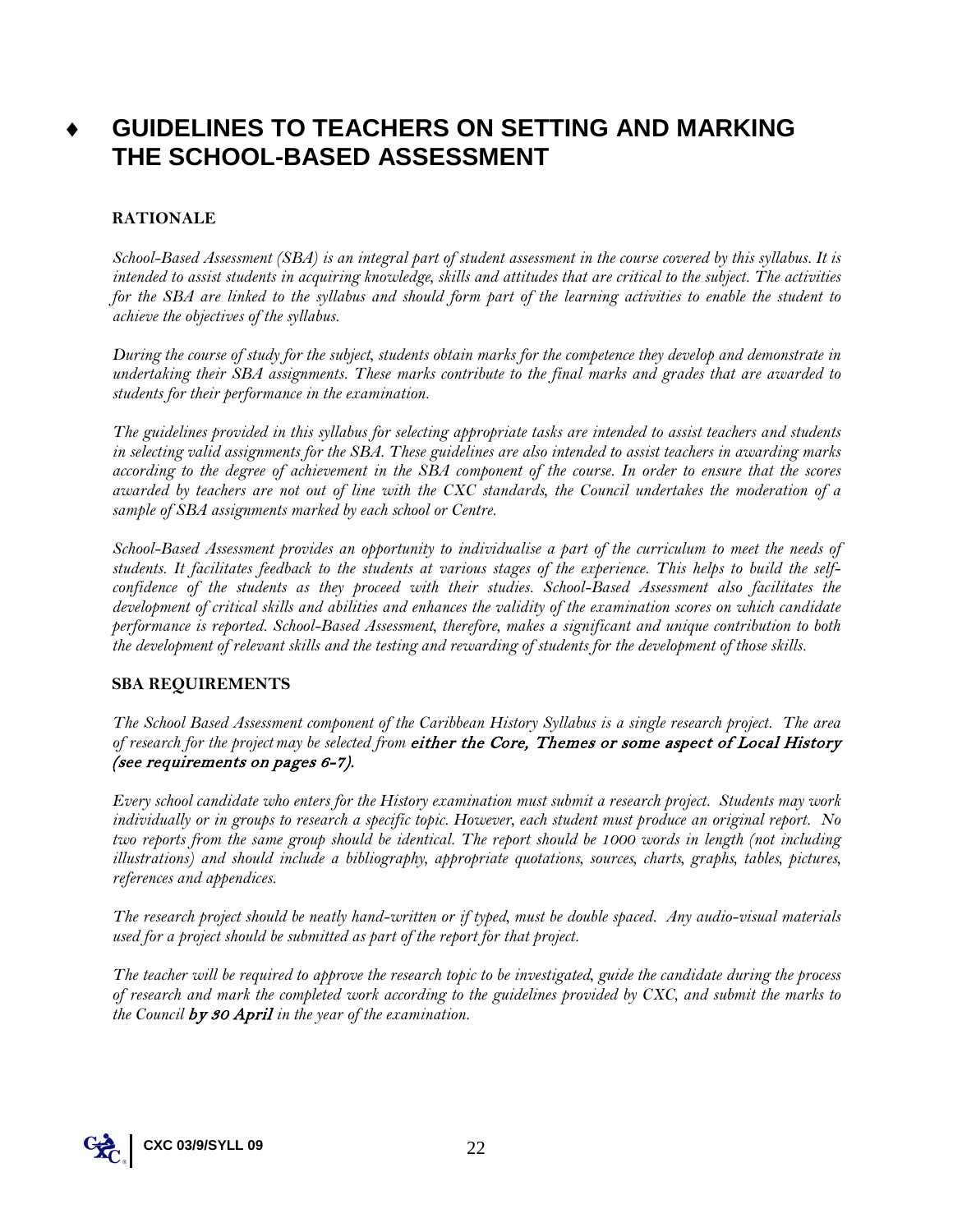### **SPECIFIC OBJECTIVES**

*The following Specific Objectives have been designed for the School-Based Assessment.*

*Candidates should be able to:*

- (i) *identify an area of research appropriate to the Core, Theme or Local History;*
- (ii) *develop a rationale for selecting the area of research;*
- (iii) *identify and evaluate different sources of evidence (primary and secondary);*
- (iv) *analyse and interpret the information with respect to the research question;*
- (v) *make conclusions which are fully supported by the evidence;*
- (vi) *present their findings in acceptable language.*

### **SPECIFIC GUIDELINES FOR RESEARCH PROJECT**

### The research topic

- *1. The research topic must be written in the form of a question.*
- *2. It should be testable, that is, students should be able to collect information to answer the question.*
- *3. It should be stated clearly, specifying the exact time frame to be used in answering the question.*

#### *Examples of research topics*

- *1. In what ways did Taino culture differ from that of the Mayan in the pre-Columbian period?*
- *2. To what extent is it true to say that the 18th century French slave laws and practice were more humane than those of the British?*
- *3. "In its treatment of the workers, Indian Indentureship between 1845 and 1917 in Trinidad proved to be simply another form of slavery'. Does the evidence support this statement?*
- *4. Is it true to suggest that social conditions in the British Caribbean in the 1930's, showed little or no improvement over that of the 1830's?*
- *5. What evidence is there to show that Spanish Town was the capital of Jamaica (or St. Joseph was the capital of Trinidad) in the 16th century?*

### Gathering the evidence

*The most frequently-used ways of gathering the evidence to answer the question are:* 

*Primary Sources – first hand evidence, for example, diaries, letters, official records. These are obtainable in museums, archives and some libraries. A candidate presenting a paper on the first topic above, for example, should be able to find Taino artifacts in the local museum and could take photographs of these as evidence of Taino culture. Mayan artifacts could then be sourced from books on the Mayan in the school library and the differences between the two cultures could then be used as evidence to answer the question. For the last question in the sample, a candidate, using a camera, will find many examples of Spanish architecture, street names and so on, to present useful evidence of Spanish occupation in the respective islands.*

*Secondary Sources – second hand evidence, for example, books, newspapers, and magazine articles. These sources are more widely used in History and are easily available in most libraries.*

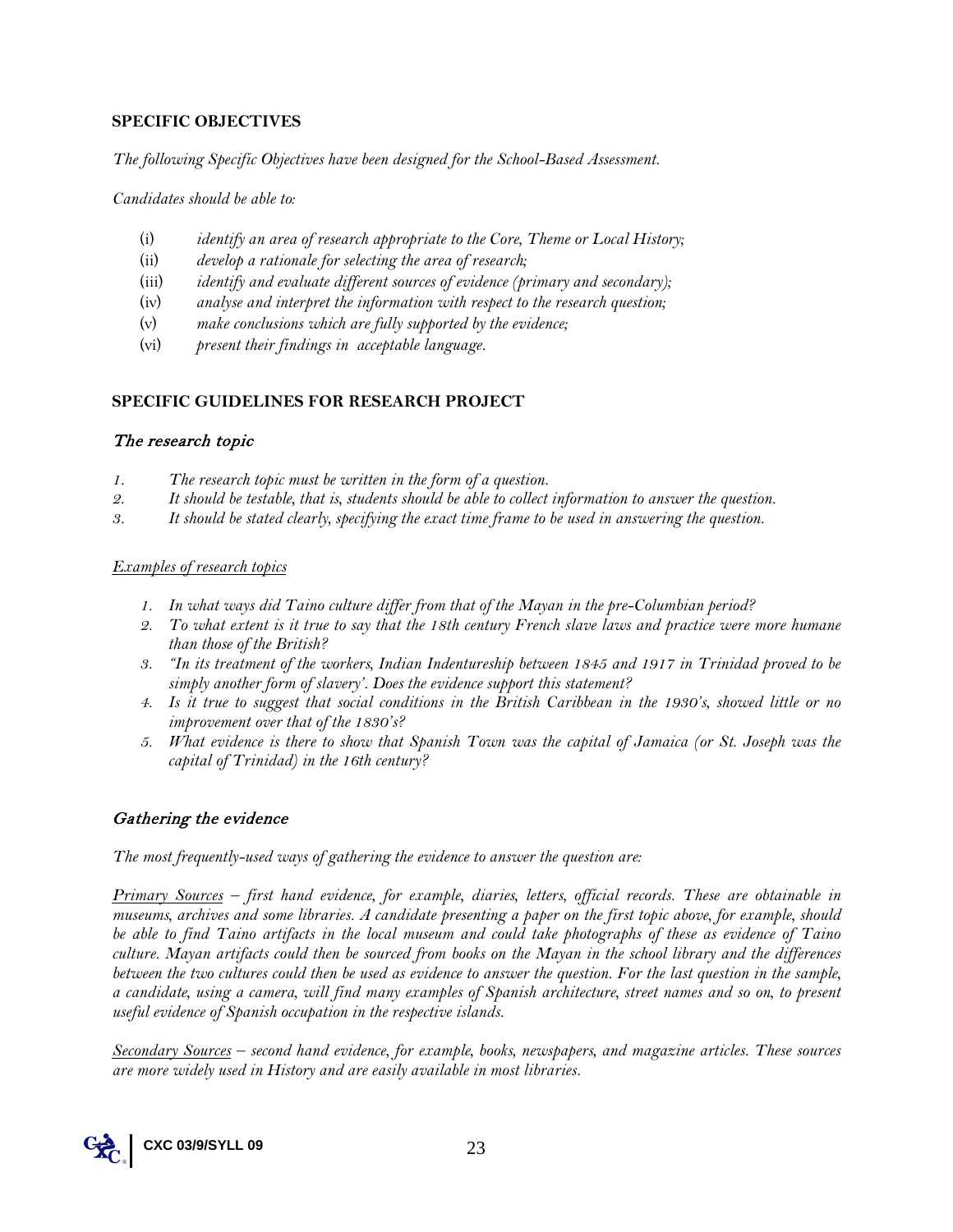### Managing the project

*The project is worth 21% of the total marks and 21% of the allocated class time should be devoted, therefore, to the project. This will allow time for teachers to explain the requirements, to discuss the assessment criteria and allow time for discussion of project work.*

### *Planning*

*It is important to start planning for the project work early. Agreed deadlines should be established. Dates for the following activities should be set.*

- *1. submission of research title;*
- *2. description of research project (two or more sentences);*
- *3. completion of information collection;*
- *4. submission of first draft;*
- *5. research project completion.*

### *Length*

*The length of the project should be between 1000 words, not including bibliography, appropriate quotations, sources, charts, graphs, tables, pictures, references and appendices.*

### *Guidance*

- *1. Candidates should be familiar with the requirements of the research project and the assessment criteria. Teachers should discuss with students the quality of achievement at every evaluative level.*
- *2. It should be clearly emphasised to students that all work connected with the project should be their own and a sense of pride in ownership should be encouraged.*
- *3. The teacher is expected to give guidance at all stages of the project by, for example, assisting students in developing productive enquiry, suggesting sources of information, advising on content and clarity in the writing of the research project.*

### *Authenticity*

*Teachers should ensure that each research project is the work of the candidate. This can be achieved by viewing and monitoring the project throughout its development. This guards against plagiarism and ensures that the work is the intellectual property of candidates. Authenticity can also be checked by the following techniques:*

- *discussions with the candidate;*
- having candidates explain primary and secondary sources needed and summarise findings;
- having students complete aspects of the research project during class time.

### ♦ **MODERATION OF SCHOOL-BASED ASSESSMENT**

*School-Based Assessment Record Sheets are available online via the CXC's website [www.cxc.org.](http://www.cxc.org/)*

*All School-Based Assessment Record of marks must be submitted online using the SBA data capture module of the Online Registration System (ORS). A sample of assignments will be requested by CXC for moderation purposes. These assignments will be re-assessed by CXC Examiners who moderate the School-Based Assessment. Teachers'* 



**CXC 03/9/SYLL 09** 24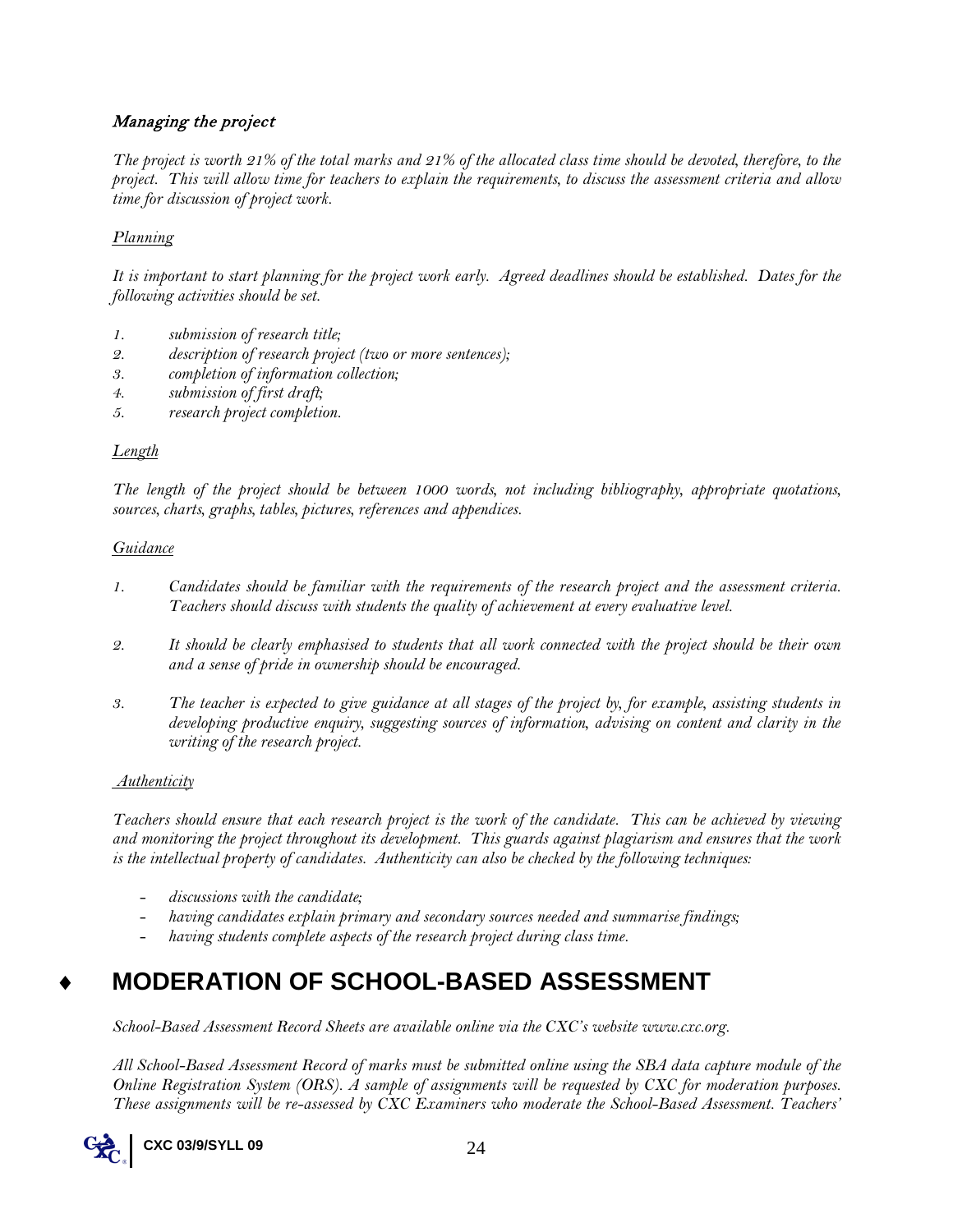*marks may be adjusted as a result of moderation. The Examiners' comments will be sent to schools. All samples must be delivered to the specified marking venues by the stipulated deadlines.*

*Copies of the students' assignments that are not submitted must be retained by the school until three months after publication by CXC of the examination results.*

| <b>CRITERIA</b>     | NATURE OF THE PROJECT/ASSIGNMENT                                                                                                                                                    | <b>YES</b> | $N$ O |
|---------------------|-------------------------------------------------------------------------------------------------------------------------------------------------------------------------------------|------------|-------|
|                     | I had a brainstorming session with my class to share<br>$\mathcal{I}$ .<br>information on topics available from the Core,<br>Theme or Local History that could be used for SBA.     |            |       |
| VALIDITY OF         | I approved all my students' research proposals.<br>2.                                                                                                                               |            |       |
| <b>THE PROJECTS</b> | I monitored students' progress by giving them<br>3.<br>feedback as to the quality of their work and<br>availability of resource materials.                                          |            |       |
|                     | I advised students of dates for completion of their<br>4.<br>papers.                                                                                                                |            |       |
|                     | I collected and marked the projects, took copies as<br>5.<br>records and submitted samples in keeping with CXC<br>guidelines.                                                       |            |       |
| <b>TEACHING</b>     | I collaborated with students on the objectives of the<br>6.<br>investigation, the content required, the primary and<br>secondary sources available, and the type of evidence        |            |       |
| <b>STRATEGY</b>     | required for answering the question.                                                                                                                                                |            |       |
|                     | I motivated students by triggering relevant prior<br>7.<br>knowledge about the topic they were investigating.                                                                       |            |       |
|                     | I guided them as needed and gave feedback before<br>8.<br>assessing performance.                                                                                                    |            |       |
| ASSESSMENT          | I marked the projects, following the mark scheme in<br>9.<br>the syllabus.                                                                                                          |            |       |
|                     | Candidates' reports are submitted in SIMPLE soft-<br>10.<br>backed folders of "Quarto" or "A4" size.                                                                                |            |       |
|                     | The candidates' name and registration number, title<br>11.<br>of the study and the name of the school are clearly<br>written on the outside of the folder AND on the<br>FIRST page. |            |       |
| PRESENTATION        | A table of contents is included at the beginning of the<br>12.<br>research project.                                                                                                 |            |       |
|                     | The presentation, handwritten or typed, is neat and<br>13.<br>legible.                                                                                                              |            |       |
|                     | All illustrations are placed appropriately in the body<br>14.<br>of the text.                                                                                                       |            |       |
|                     | Candidates have a bibliography which represents an<br>15.<br>alphabetical list of the sources consulted for the<br>research project.                                                |            |       |
|                     | In cases where greater detail cannot fit in the body of<br>16.<br>the work, candidates have used an appendix at the<br>end of the project.                                          |            |       |

### TEACHER'S CHECK LIST

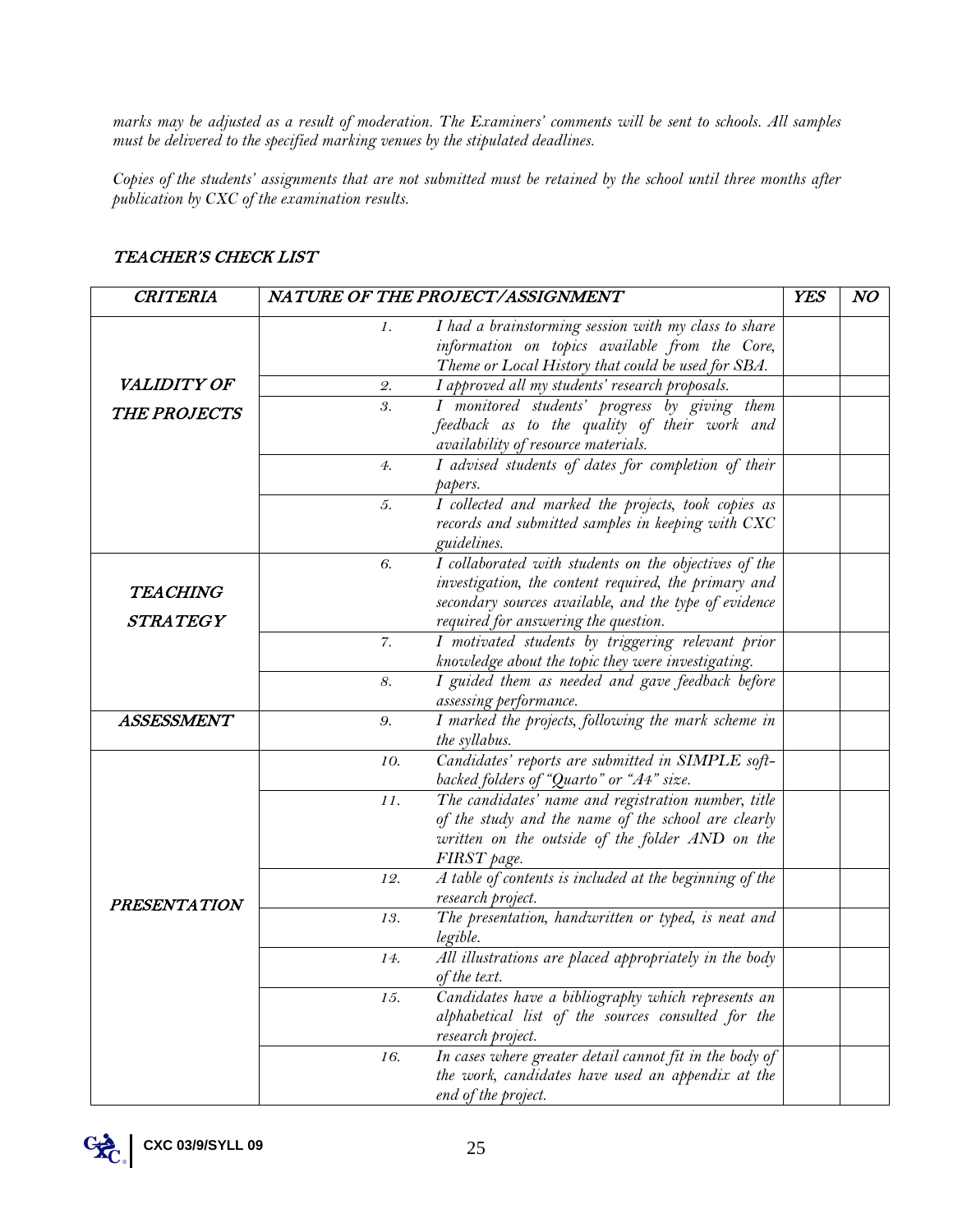### ♦ **MARK SCHEME FOR RESEARCH PROJECTS**

*The project, which is expected to cover one term's work, should be marked out of 35.*

|                | <b>CRITERIA</b>                                                                           | $P2$ (UK + EC) |
|----------------|-------------------------------------------------------------------------------------------|----------------|
| 1.             | <b>Identify an Area of Research (2 marks)</b>                                             |                |
|                | Area of research clearly identified                                                       | 2 marks        |
|                | Area of research not clearly identified                                                   | 1 mark         |
|                |                                                                                           |                |
| $\mathbf{2}$ . | Develop a Rationale (3 marks)                                                             |                |
|                | Rationale for selecting area of research fully developed                                  | 3 marks        |
|                | Satisfactory development of rationale                                                     | 2 marks        |
|                | Limited development of rationale                                                          | 1 mark         |
|                |                                                                                           |                |
| 3.             | Collection of Data (8 marks)                                                              |                |
|                | Excellent use of sources                                                                  | 7-8 marks      |
|                | Good use of sources                                                                       | 5-6 marks      |
|                | Satisfactory use of sources                                                               | 3-4 marks      |
|                | Weak use of sources                                                                       | $1-2$ marks    |
|                |                                                                                           |                |
| 4.             | Analysis and Interpretation $(6 + 4 = 10$ marks)                                          |                |
|                | Excellent analysis of data<br>(a)<br>$\overline{\phantom{a}}$                             | 5-6 marks      |
|                | Satisfactory analysis of data                                                             | 3-4 marks      |
|                | Weak analysis of data<br>$\qquad \qquad -$                                                | $1-2$ marks    |
|                |                                                                                           |                |
|                | (b)<br>Conclusions are fully supported by the data<br>$\qquad \qquad -$                   | 4 marks        |
|                | Conclusions are partially supported by the data                                           | 2-3 marks      |
|                | Conclusions are minimally supported by the data                                           | 1 mark         |
|                |                                                                                           |                |
| 5.             | Presentation and Documentation $(6+6=12$ marks)                                           |                |
|                | Excellent language skills<br>(a)<br>$\overline{\phantom{0}}$                              | 5-6 marks      |
|                | Satisfactory language skills                                                              | 3-4 marks      |
|                | Weak language skills                                                                      | $1-2$ marks    |
|                | (b)<br>Excellent use of the conventions for writing a research paper<br>$\qquad \qquad -$ | 5-6 marks      |
|                | Satisfactory use of the conventions for writing a research paper                          | 3-4 marks      |
|                | Weak use of the conventions for writing a research paper                                  | $1-2$ marks    |
|                | <b>TOTAL</b>                                                                              | 35 marks       |

**C<sub>XC</sub>** CXC 03/9/SYLL 09 26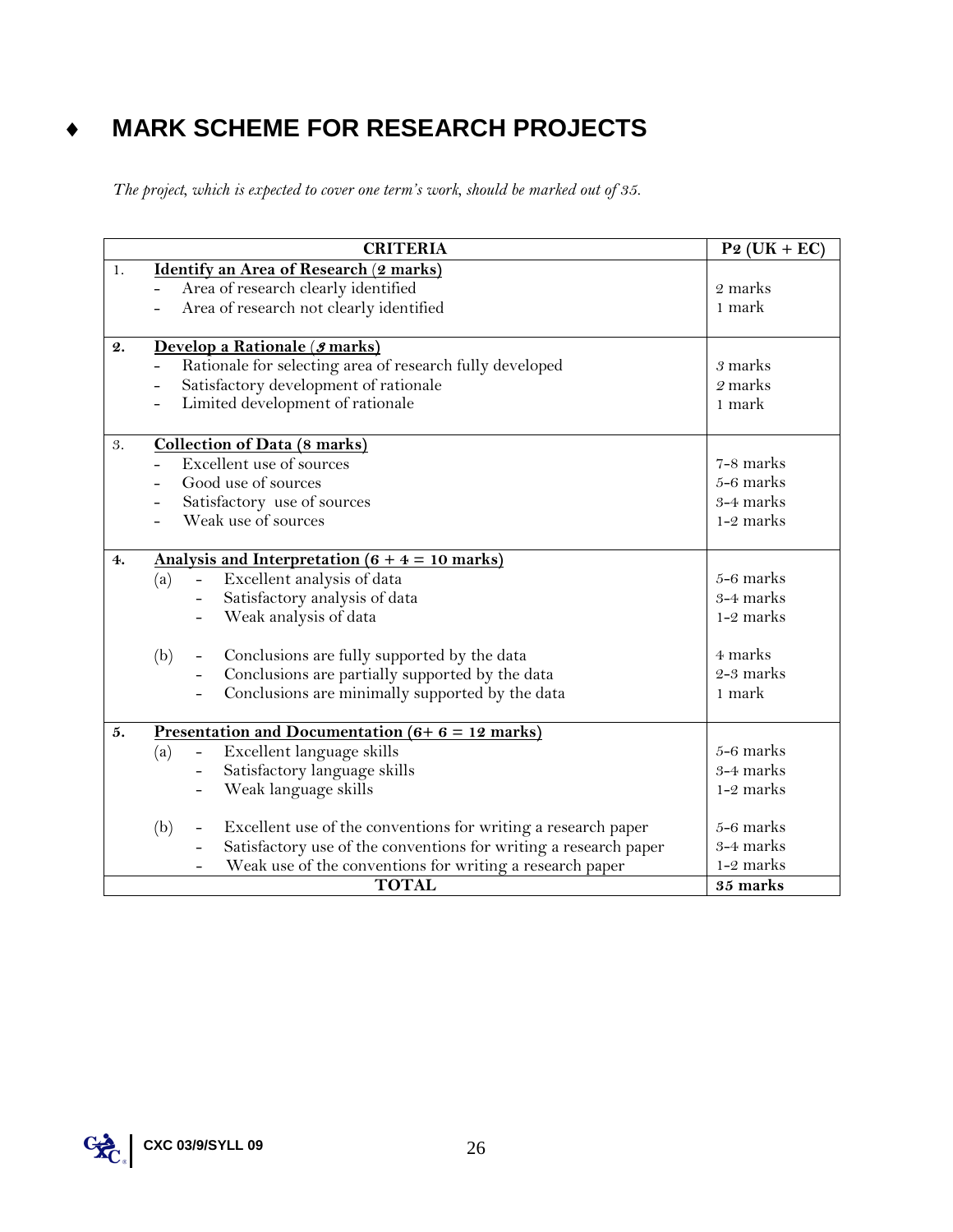### **CARIBBEAN EXAMINATIONS COUNCIL**

### CARIBBEAN HISTORY (SBA)

### **RESEARCH PROPOSAL To be attached to each requested sample script**

|     | Teachers are advised to make a duplicate copy for each student.                                                                                                                                 |                                                                                                                                                                     |  |  |
|-----|-------------------------------------------------------------------------------------------------------------------------------------------------------------------------------------------------|---------------------------------------------------------------------------------------------------------------------------------------------------------------------|--|--|
|     | To be completed by  (Teacher will suggest a date)                                                                                                                                               |                                                                                                                                                                     |  |  |
|     | NAME OF CANDIDATE: ______________________CANDIDATE'S NUMBER: ___________________                                                                                                                |                                                                                                                                                                     |  |  |
|     |                                                                                                                                                                                                 | NAME OF TEACHER: ___________________________NAME OF SCHOOL: _____________________                                                                                   |  |  |
|     |                                                                                                                                                                                                 |                                                                                                                                                                     |  |  |
|     |                                                                                                                                                                                                 |                                                                                                                                                                     |  |  |
|     | <b>BASIC OUTLINE OF STUDY:</b>                                                                                                                                                                  |                                                                                                                                                                     |  |  |
| (a) | What is the rationale/aim of your study?                                                                                                                                                        |                                                                                                                                                                     |  |  |
|     |                                                                                                                                                                                                 | ,我们也不能在这里的时候,我们也不能会在这里,我们也不能会在这里,我们也不能会在这里,我们也不能会在这里的时候,我们也不能会在这里,我们也不能会不能会不能会。<br>第2012章 我们的时候,我们的时候,我们的时候,我们的时候,我们的时候,我们的时候,我们的时候,我们的时候,我们的时候,我们的时候,我们的时候,我们的时候,我 |  |  |
| (b) | How will you obtain your data?                                                                                                                                                                  |                                                                                                                                                                     |  |  |
|     |                                                                                                                                                                                                 |                                                                                                                                                                     |  |  |
| (c) | How do you intend to present the data?                                                                                                                                                          |                                                                                                                                                                     |  |  |
|     | TEACHER'S SIGNATURE:                                                                                                                                                                            | CANDIDATE'S SIGNATURE: ___________                                                                                                                                  |  |  |
|     |                                                                                                                                                                                                 |                                                                                                                                                                     |  |  |
|     | PRINCIPAL'S SIGNATURE:<br>$\begin{tabular}{c} \bf{DATE:} \end{tabular}$<br><u> Alexandria de la contenentación de la contenentación de la contenentación de la contenentación de la contene</u> |                                                                                                                                                                     |  |  |

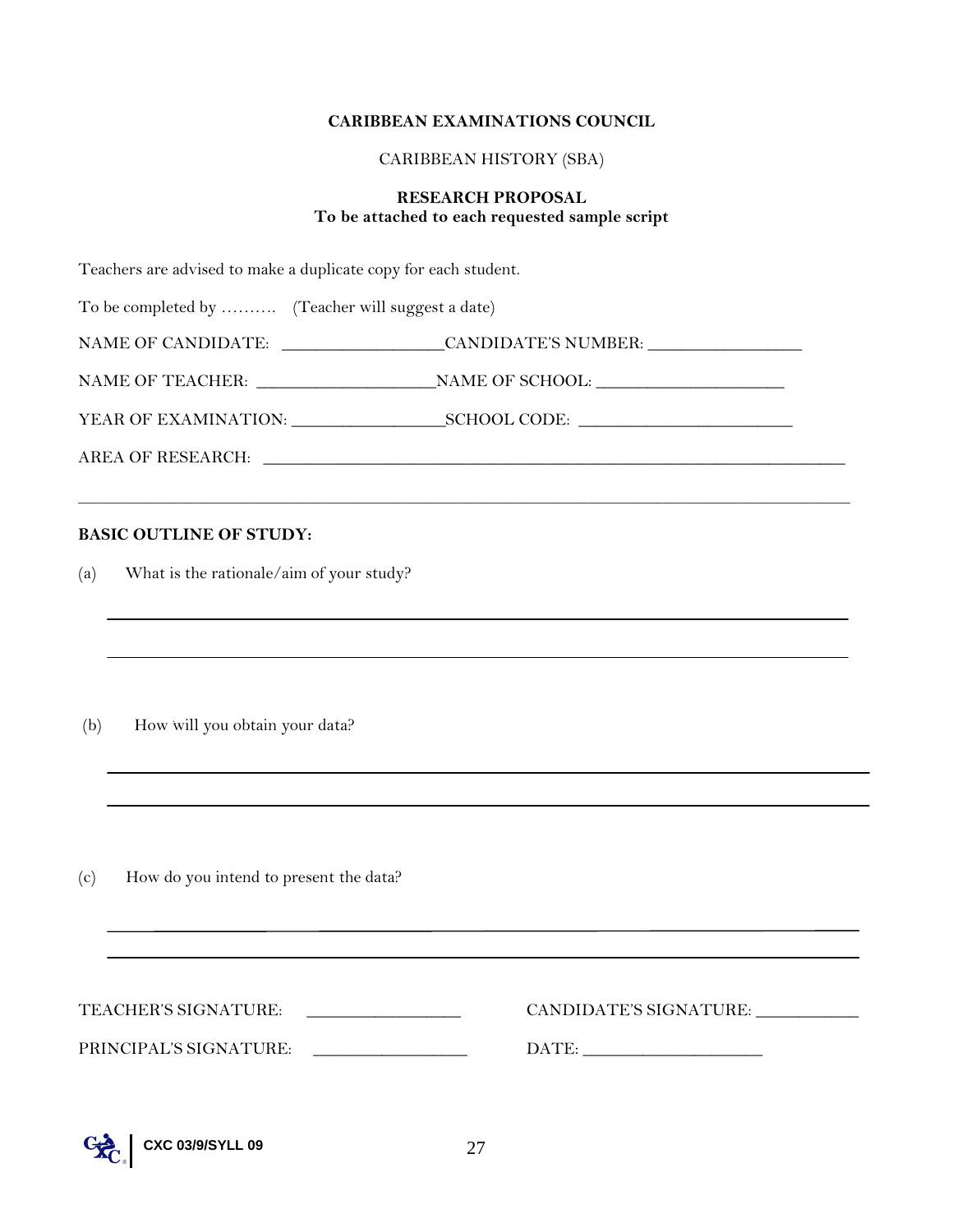### ♦ **GUIDELINES FOR THE CARIBBEAN HISTORY ALTERNATIVE TO SCHOOL-BASED ASSESSMENT 2011 - 2017**

The Alternative to the School-Based Assessment in Caribbean History (Paper 03/2), takes the form of a written examination. The questions on Paper 03/2 will be drawn from the **CORE** of the syllabus. This paper will be weighted in the same way as the Paper 03/1 (SBA) for school candidates, as shown in the table below.

| Use of Knowledge,     | $%$ of            |
|-----------------------|-------------------|
| <b>Enquiry</b> and    | <b>Total Exam</b> |
| Communication (UK and |                   |
|                       |                   |
|                       |                   |

Paper 03/2 consists of five compulsory questions requiring written responses that may vary in length and detail from a few sentences to one or more paragraphs. Questions will be based on primary and secondary source documents presented in the form of maps, charts, illustrations, tables or extracts from textbooks and other documents. The topics chosen for examinations will vary from year to year and will test the candidates' ability to employ skills of enquiry, communication, critical thinking and decisionmaking. Candidates are advised to familiarise themselves with the research activities listed below, in order to prepare adequately for Paper 03/2. **Please note that candidates taking Paper 03/2 must NOT submit a research project.**

A candidate preparing for the Alternative Paper to the School-Based Assessment will develop skills to:

- (i) interpret historical data presented in the form of maps, diagrams, charts, graphs and written documents;
- (ii) relate facts;
- (iii) make comparisons;
- (iv) deduce cause and effect;
- (v) deduce means and ends;
- (vi) weigh evidence;
- (vii) detect bias;
- (viii) identify inconsistencies, points of view, opinions, value judgements;
- (ix) assess the relevance of information to a particular problem or topic;
- (x) draw reasoned conclusions; and
- (xi) make inferences from historical evidence.

In order to enhance your performance on Paper 03/2, you **may** also wish to:

- 1. select a topic to investigate from the CORE;
- 2. collect information on the topic from different perspectives, for example, political, social and economic;
- 3. read the views of different authors on the topic from at least one primary and two secondary sources;

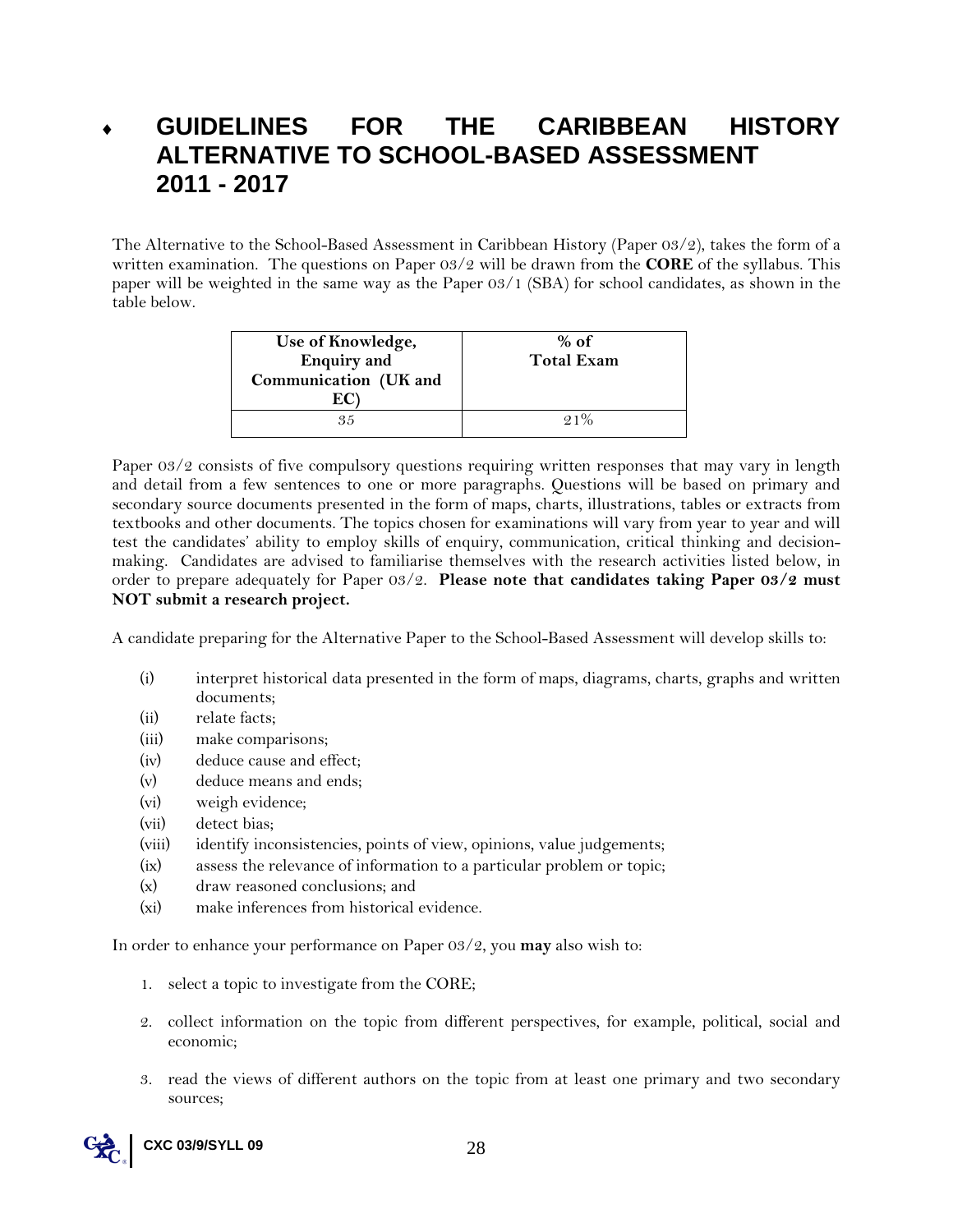- 4. discuss the topic with other Caribbean History students, teachers and any accessible resource persons;
- 5. analyse the information in task 3 above, using where appropriate, graphs, charts, tables, maps, diagrams and photographs to support your arguments.

Candidates are also advised to familiarise themselves with the perspectives of different writers on the topics that are presented in the CORE of the syllabus. Primary source documents from books, such as *Caribbean Generations* by Shirley C. Gordon are highly recommended for this purpose. The table below lists the areas of the CORE from which questions will be set for Paper 03/2.

| YEAR OF EXAMINATION | <b>TOPICS FROM THE CORE</b>                                                                |
|---------------------|--------------------------------------------------------------------------------------------|
| 2011                | Emancipation and Apprenticeship                                                            |
| 2012                | The coming of the Chinese, Europeans (Madeirans, Germans,<br>French), Indians and Africans |
| 2013                | The coming of the Chinese, Europeans (Madeirans, Germans,<br>French), Indians and Africans |
| 2014                | The Establishment of the Peasantry, 1838 to 1900.                                          |
| 2015                | The Establishment of the Peasantry, 1838 to 1900.                                          |
| 2016                | The United States' influence in the Caribbean.                                             |
| 2017                | The United States' influence in the Caribbean.                                             |

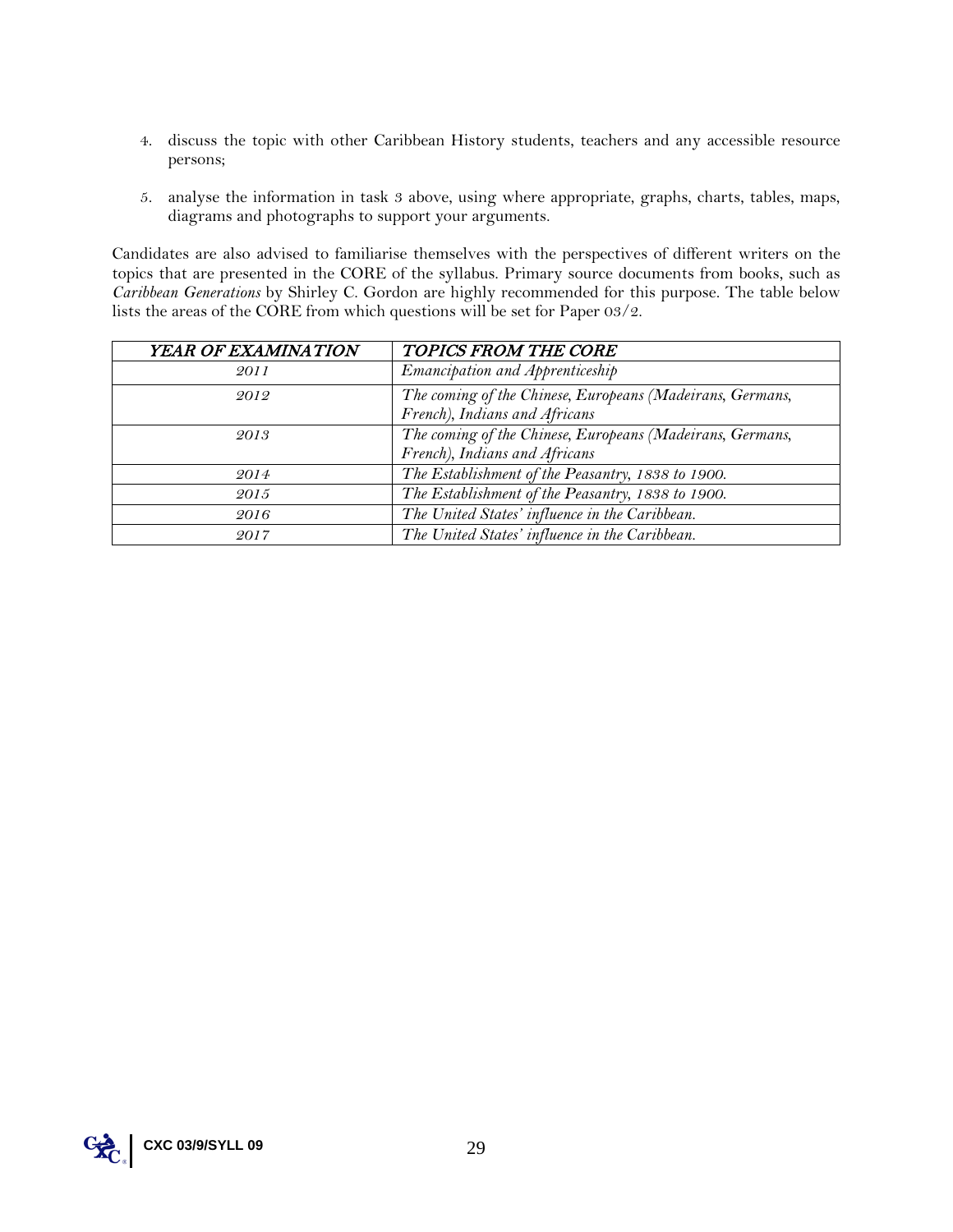### ♦ *RESOURCES*

### **GENERAL BACKGROUND READING**

| Ashdown, P.                        | Caribbean History in Maps, Port-of-Spain: Longman Caribbean, 84p., 1979.                                                                                   |
|------------------------------------|------------------------------------------------------------------------------------------------------------------------------------------------------------|
| Beckles, H. McD.<br>Shepherd, V.A. | Liberties Lost: Caribbean Indigenous Societies and Slave Systems, United<br>Kingdom: Cambridge University Press, 240p., 2004.                              |
| Beckles, H. McD.<br>Shepherd, V.A. | Freedoms Won: Caribbean Emancipations, Ethnicities and Nationhood, United<br>Kingdom: Cambridge University Press, 301p., 2006.                             |
| Claypole, W.                       | Caribbean Story (New Edition), Harlow, England: Longman Caribbean,<br>Robottom, John 2v., 1980-1981.                                                       |
| Cripps, L. L.                      | The Spanish Caribbean, From Columbus to Castro, Boston: G.K. Hall, 251p.,<br>1979.                                                                         |
| Gordon, S.                         | Caribbean Generations: A CXC History Source Book, Port-of-Spain: Longman<br>Caribbean, Kingston, 338p., 1983.                                              |
| Greenwood, R.                      | A Sketch map History of the Caribbean, London: Macmillan Caribbean, 234p.,<br>1991.                                                                        |
| Hall, D.                           | The Caribbean Experience: An Historical Survey, London: Heinemann<br>Educational Books, 146p., 1982.                                                       |
| Higman, B. (ed)                    | Trade, Government and Society in Caribbean History, 1700-1920: Essays<br>Presented to Douglas Hall, Kingston: Heinemann Educational Books, 172p.,<br>1983. |
| Knight, F. W.                      | The Modern Caribbean, Chapel Hill: University of North Carolina Press,<br>Palmer, Colin A (eds), 382p., 1989.                                              |
| Lewis, G. K.                       | Main Currents in Caribbean Thought, Kingston: Heinemann Educational,<br>375p., 1983.                                                                       |
| Lewis, G. K.                       | The Contemporary Caribbean: A General Overview, Washington D.C.:<br>International Centre for Scholars, 32p., 1985.                                         |
| Reid, B. A.                        | Myths and Realities of Caribbean History, Alabama: University of Alabama<br>Press, April 2009.                                                             |
| Rogozinski, J. A.                  | Brief History of the Caribbean: From the Arawak and the Carib to the Present,<br>Facts on Files, New York: 324p., 1992.                                    |
| Shepherd, V.A.                     | Women in Caribbean History – The British Colonized Territories, Kingston: Ian<br>Randle, 1999.                                                             |
| Watts, D.                          | The West Indies: Patterns of Development, Culture and Environmental Change<br>Since 1492, New York: Cambridge University Press, 609p. 1987.                |

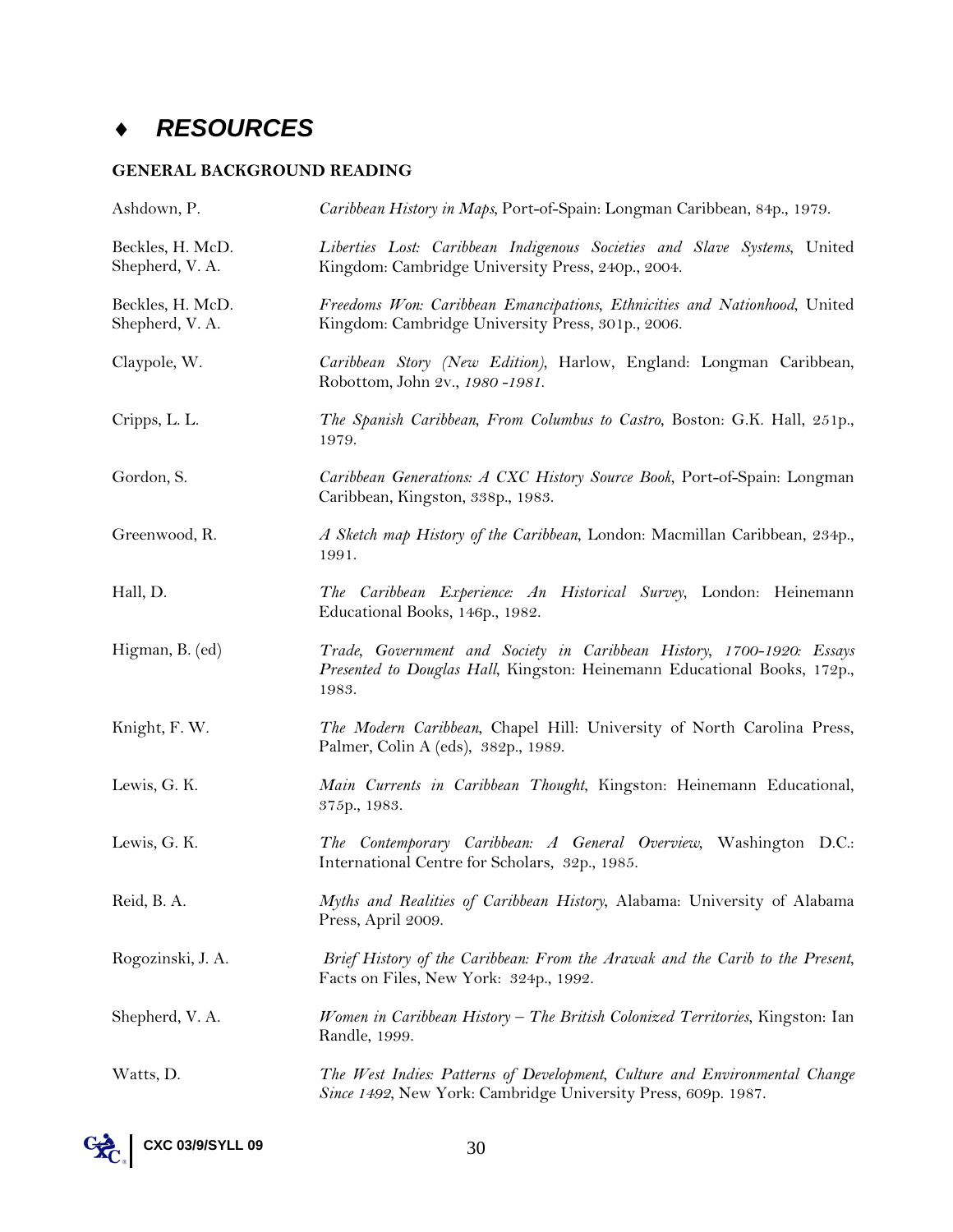### **THE CORE**

| Albert, B. and Graves, A.<br>$(\text{eds})$ | Crisis and Change in the International Sugar Economy 1860-1914, Norwich,<br>England: ISC Press, 1984.                                         |
|---------------------------------------------|-----------------------------------------------------------------------------------------------------------------------------------------------|
| Blackburn, R.                               | The Overthrow of Colonial Slavery 1776-1848 Verso, London: 1998.                                                                              |
| Beckles, H. McD.<br>Shepherd, V.A.          | Liberties Lost: Caribbean Indigenous Societies and Slave Systems, United<br>Kingdom: Cambridge University Press, 240p., 2004.                 |
| Beckles, H. McD.<br>Shepherd, V. A.         | Freedoms Won: Caribbean Emancipations, Ethnicities and Nationhood, United<br>Kingdom: Cambridge University Press, 301p., 2006.                |
| Craton, M.                                  | Testing the Chains: Resistance to Slavery in the British West Indies, Ithaca:<br>Cornell University Press, 1982.                              |
| Demas, W. G.                                | Essays on Caribbean Integration and Development, Kingston: Institute of Social<br>and Economic Research, University of the West Indies, 1976. |
| Dookham, I.                                 | The US in the Caribbean, London: Collins Caribbean, 1985.                                                                                     |
| Green, W.A.                                 | British Slave Emancipation: The Sugar Colonies and the Great Experiment, 1830-<br>1865, Oxford: Clarendon Press, 1991.                        |
| Hulme, P.                                   | Colonial Encounters: Europe and the Native Caribbean 1492-1797, New York:<br>Routledge, Methuen, 1986.                                        |
| Lewis, Sir W. A.                            | Labour in the West Indies: The Birth of a Workers' Movement, London: New<br>Beacon Books, 1977.                                               |
| Maingot, A. P.                              | The United States and the Caribbean, London: Macmillan Press, 1994.                                                                           |
| Pares, R.                                   | War and Trade in the West Indies, London: Frank Cass, 1963.                                                                                   |
| Reid, Basil A.                              | Myths and Realities of Caribbean History, Port of Spain: Scrip-J. 119p., 2006.                                                                |
| Wilson, S.M., (ed.)                         | The Indigenous People of the Caribbean, Gainesville: University Press of<br>Florida, 1997.                                                    |

### **THEME 1: THE INDIGENOUS PEOPLES AND THE EUROPEANS**

| Anthony, M.            | The Golden Quest: The Four Voyages of Christopher Columbus, London:<br>Macmillan and Bassingstoke, 205p., 1992.                     |
|------------------------|-------------------------------------------------------------------------------------------------------------------------------------|
| Coe, M.D.<br>Hulme, P. | The Maya: New York: Thames and Hudson, 1984.<br>Colonial Encounters: Europe and the Native Caribbean 1492-1797, Routledge,<br>1986. |
| Parry, J.              | The Age of Renaissance: Discovery, Exploration and Settlement, Berkeley:<br>University of California Press, 1981.                   |

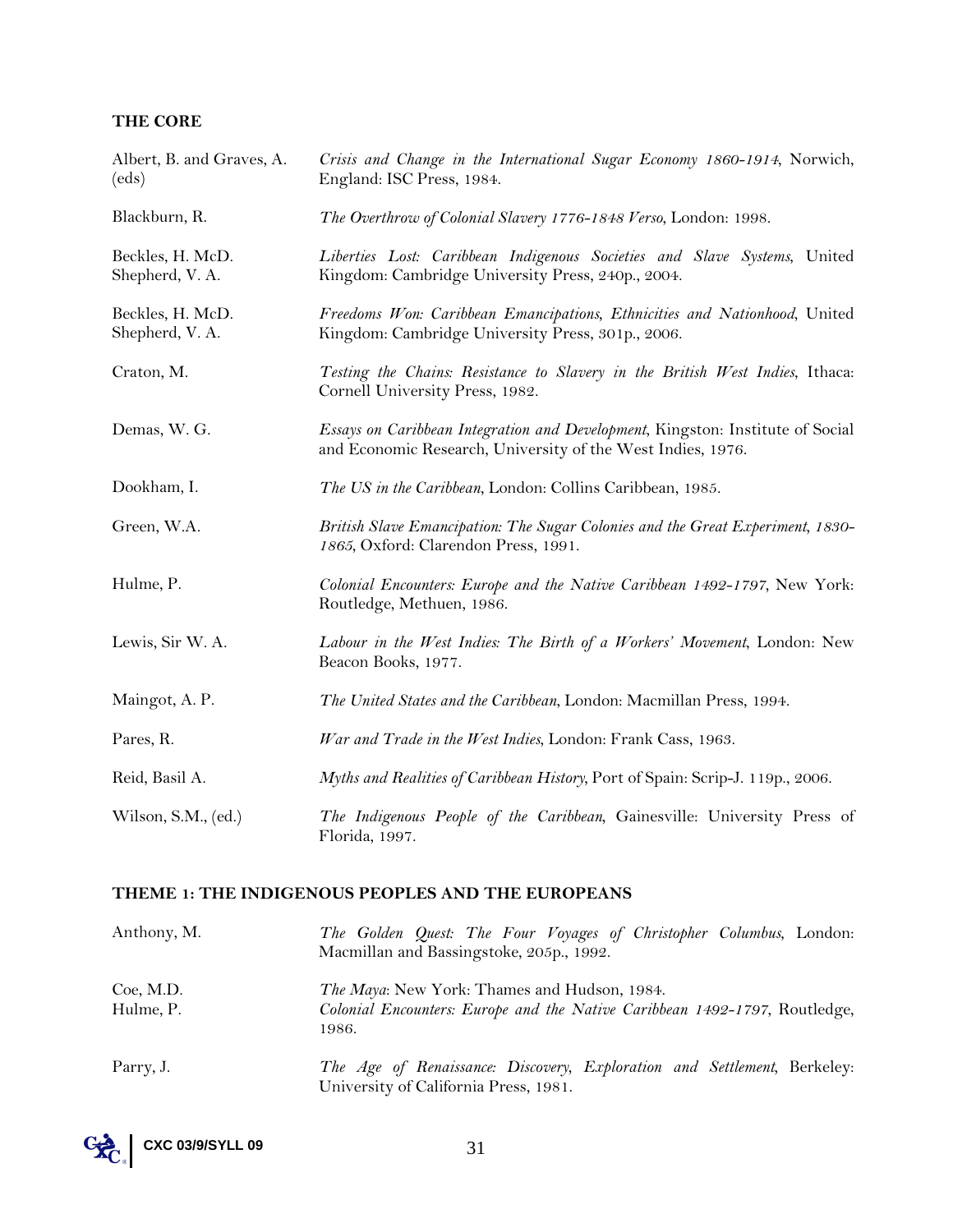| Rouse, I.           | The Tainos, New Haven: Yale University Press, 1992.                                               |
|---------------------|---------------------------------------------------------------------------------------------------|
| Wilson, S. M. (ed.) | <i>The Indigenous People of the Caribbean, Gainesville: University Press of</i><br>Florida, 1997. |

### **THEME 2: CARIBBEAN ECONOMY AND SLAVERY**

| Boahen, A.          | Topics in West African History, London: Longmans, 1966.                                                                                               |  |  |
|---------------------|-------------------------------------------------------------------------------------------------------------------------------------------------------|--|--|
| Curtin, P. D.       | The Atlantic Slave Trade- A Census, Madison: University of Wisconsin Press,<br>1965.                                                                  |  |  |
| Dunn, R. S.         | Sugar and Slaves: The Rise of the Planter Class in the English West Indies 1624-<br>1713, Norton: New York and North Carolina Press, 359p., 1972.     |  |  |
| Goveia, E.          | Slave Society in the British Leeward Islands at the End of the Eighteenth century,<br>New Haven: Yale University, 1965.                               |  |  |
| Goveia, E.          | The West Indian Slaves Laws of the Eighteenth Century, London: Caribbean<br>University Press, 1970.                                                   |  |  |
| Hamilton-Willie, D. | The Caribbean Economy and Slavery, Kingston, Jamaica: Jamaica Publishing<br>House Limited, 57p., 2001.                                                |  |  |
| Morrissey, M.       | Slave Women in the New World: Gender Stratification in the Caribbean,<br>University Press of Kansas, 202p., 1989.                                     |  |  |
| Patterson. O.       | The Sociology of Slavery, An Analysis of the Origin, Development and Structure of<br>Negro Slave Society in Jamaica, London: Macgibbon and Kee, 1967. |  |  |
| Sheridan, R. B.     | Sugar and Slavery, Kingston, Jamaica: Canoe Press, 1994.                                                                                              |  |  |

### **THEME 3: RESISTANCE AND REVOLT**

| Bryan, P.                                      | The Hattian Revolution and its Effects, Kingston: Heinemann, 56p., 1984.                                                               |
|------------------------------------------------|----------------------------------------------------------------------------------------------------------------------------------------|
| Craton, M.                                     | Testing the Chains: Resistance to Slavery in the British West Indies, Ithaca:<br>Cornell University Press, 389p., 1982.                |
| Fick, C. E.                                    | The Making of Haiti: The Saint Domingue Revolution from Below, Knoxville:<br>University of Tennessee Press, 355p., 1990.               |
| Hamilton-Willie, D.                            | <i>Resistance and Revolt, Kingston: Jamaica Publishing House Ltd. 84p., 2003.</i>                                                      |
| Mathurin, L.                                   | The Rebel Woman in the British West Indies During Slavery, Kingston: African-<br>Caribbean Publications, 41p., 1975.                   |
| Mckenzie, C., Vacianna, J.<br>and Campbell, C. | The Jamaican Historical Review Vol XXIII 2007, Special Issue on Haiti in the<br>Early Nineteenth century, Jamaican Historical Society. |

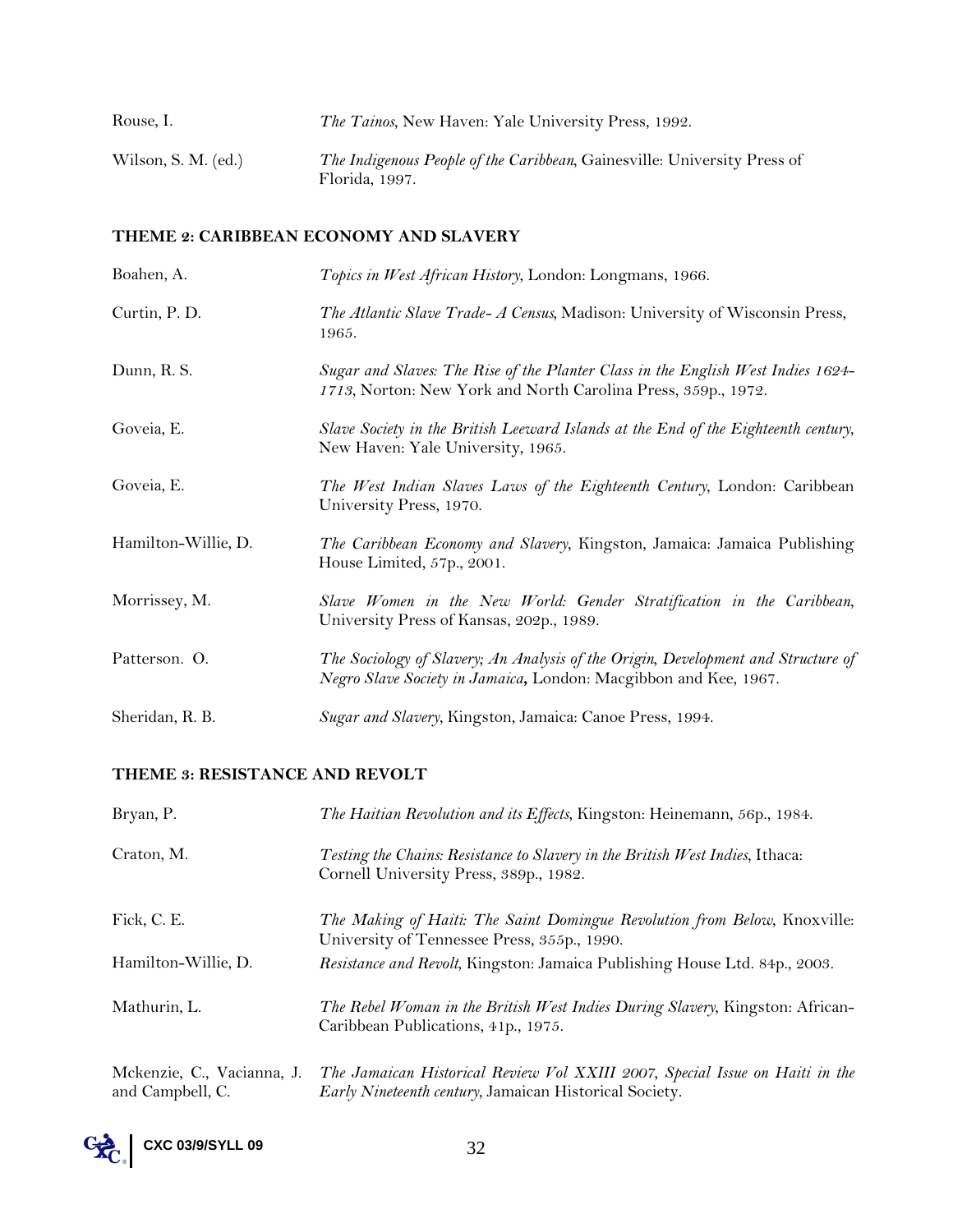| Thompson, A. | Flight to Freedom: African Runaways and Maroons in the Americas, Kingston: |  |  |
|--------------|----------------------------------------------------------------------------|--|--|
|              | University of the West Indies Press, 2006.                                 |  |  |

### **THEME 4: METROPOLITAN MOVEMENT TOWARDS EMANCIPATION**

| Blackburn, R.       | The Overthrow of Colonial Slavery 1776-1848, Verso, London: 1988. 560p.                                                      |  |  |
|---------------------|------------------------------------------------------------------------------------------------------------------------------|--|--|
| Green, W.A.         | British Slave Emancipation: The Sugar Colonies and the Great Experiment 1830–<br>1865, Clarendon Press, London, 1991. 449p.  |  |  |
| Hamilton-Willie, D. | Movements Towards Emancipation, Kingston, Jamaica: Jamaica Publishing<br>House Ltd, 45p., 2004.                              |  |  |
| Hayward, J. (ed.)   | Out of Slavery: Abolition and After, London: Frank Cass, 200p., 1985.                                                        |  |  |
| Rose, J. (ed.)      | "The Anti Slavery Movement", Guyana Review 7, August 1993,                                                                   |  |  |
| Scott, R.           | Slave Emancipation in Cuba: The Transition of Free Labor, 1860-1899, New<br>Jersey: Princeton University Press, 319p., 1985. |  |  |
| Williams, E.        | Capitalism and Slavery, Deutsch, London: 285p., 1972.                                                                        |  |  |

### **THEME 5: ADJUSTMENTS TO EMANCIPATION, 1838-1876**

| Gordon, S.          | Our Cause for his Glory: Christianisation and Emancipation in Jamaica,<br>Kingston: The Press, University of the West Indies, 1998.                   |
|---------------------|-------------------------------------------------------------------------------------------------------------------------------------------------------|
| Green, W.A.         | British Slave Emancipation: The Sugar Colonies and the Great Experiment, 1830-<br>1865, Oxford: Clarendon Press, 449p., 1991.                         |
| Hamilton-Willie, D. | Adjustments to Emancipation 1838 - 1876, Kingston, Jamaica: Jamaica<br>Publishing House Ltd, 82p., 2007.                                              |
| Lawrence, K.O.      | The Evolution of Long-term Contracts (in Labour Contracts in) Trinidad and<br>British Guiana, 1834-1863, [59-67], Jamaica Historical Review, 5, 1965. |
| Marshall, W. K.     | Peasant development in the West Indies since 1838 [252-63], Social and<br>Economic Studies, 17, 1968.                                                 |
| Riviere, W. E.      | "Labour Shortage in the British West Indies After Emancipation", Journal of<br>Caribbean History 4, 1-30, 1972.                                       |
| Roopnarine, L.      | Indo-Caribbean Indenture: Resistance and Accommodation, 1838-1920, Kingston,<br>Jamaica: University of the West Indies Press, 176p.1-14, 2007.        |

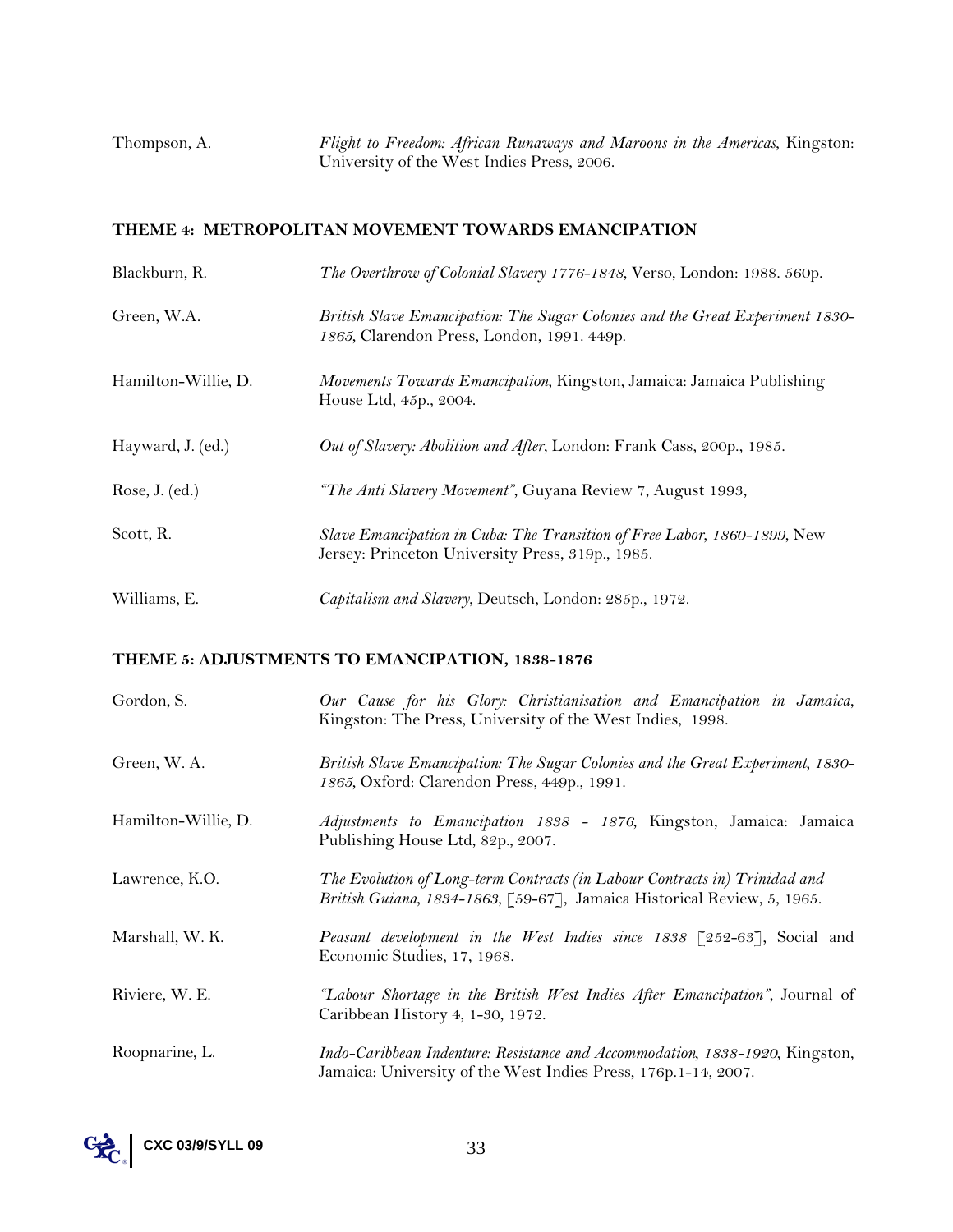Thomas, M. E. *Jamaica and Voluntary Labor from Africa, 1840-1865*, Gainesville, University Presses of Florida, 211p., 1974.

### **THEME 6: CARIBBEAN ECONOMY, 1875-1985**

| Albert, B. G., Graces, A.<br>$(\text{eds.})$ | Crisis and Change in the International Sugar Economy 1860-1914, Norwich,<br>England: ISC Press, 381p., 1984.                                                                                              |  |
|----------------------------------------------|-----------------------------------------------------------------------------------------------------------------------------------------------------------------------------------------------------------|--|
| Ayub, M. A.                                  | Made in Jamaica: The Development of the Manufacturing Sector, Baltimore: John<br>Hopkins University Press, 128p., 1981.                                                                                   |  |
| Baptiste, F. A.                              | The Exploitation of Caribbean Bauxite and Petroleum 1914-1945, Kingston:<br>Department of History, University of the West Indies, 29p. 1986.                                                              |  |
| Davies, P.N.                                 | Fyffes and the Banana: Musa Sapientum: A Centenary History, 1888-1988, New<br>York: Cambridge University Press, 266p., 1990.                                                                              |  |
| Joseph, G. M.                                | "The Logwood Trade and its Settlements". Belizean Studies 5: 2 (1977): 1-15; 5:<br>3 1-15, 1977.                                                                                                          |  |
| Lobdel, R.                                   | Patterns of Investment and Sources of Credit in the British West Indian Sugar<br>Industry, 1838-1897, [31-53] Journal of Caribbean History, 4, 1972.                                                      |  |
| Richardson, B. C.                            | Economy and Environment in the Caribbean: Barbados and the Windwards in the<br>Late 1800s, University Press of Florida, 1997.                                                                             |  |
| Richardson, B. C.                            | "Depression Riots and the Calling of the 1897 West Indian Royal Commission".<br>New West Indian Guide 66: 3 and 4, 169-91, 1992.                                                                          |  |
| Satchel, V.                                  | The Jamaican Peasantry 1866-1900: Relationship between Economic Growth of<br>the Peasant Sector and Governmental Policies, Kingston: Department of<br>History, University of the West Indies, 43p., 1983. |  |
| Ward, J. R.                                  | Poverty and Progress in the Caribbean, 1800-1960, London: MacMillan, 1985.                                                                                                                                |  |
|                                              | THEME 7: THE UNITED STATES IN THE CARIBBEAN, 1776-1985                                                                                                                                                    |  |
| Atkins, G. P.                                | The United States and the Trujillo Regime, New Brunswick: New Jersey:<br>Rutgers University Press, 245p., 1972.                                                                                           |  |
| Benjamin, J. R.                              | The United States and Cuba: Hegemony and Dependent Development, 1880-1934,<br>Pittsburgh: University of Pittsburgh Press, 266p., 1977.                                                                    |  |
| Calder, B.                                   | The Impact of Intervention: The Dominican Republic During the U.S. Occupation<br>of 1915-1924, Austin: University of Texas Press, 334p., 1984.                                                            |  |
|                                              |                                                                                                                                                                                                           |  |

Carr, R. *Puerto Rico: A Colonial Experiment*, New York: Vintage Books, 477p., 1984.

Dookhan, I. *The US in the Caribbean*, London: Collins Caribbean, 108p., 1985.

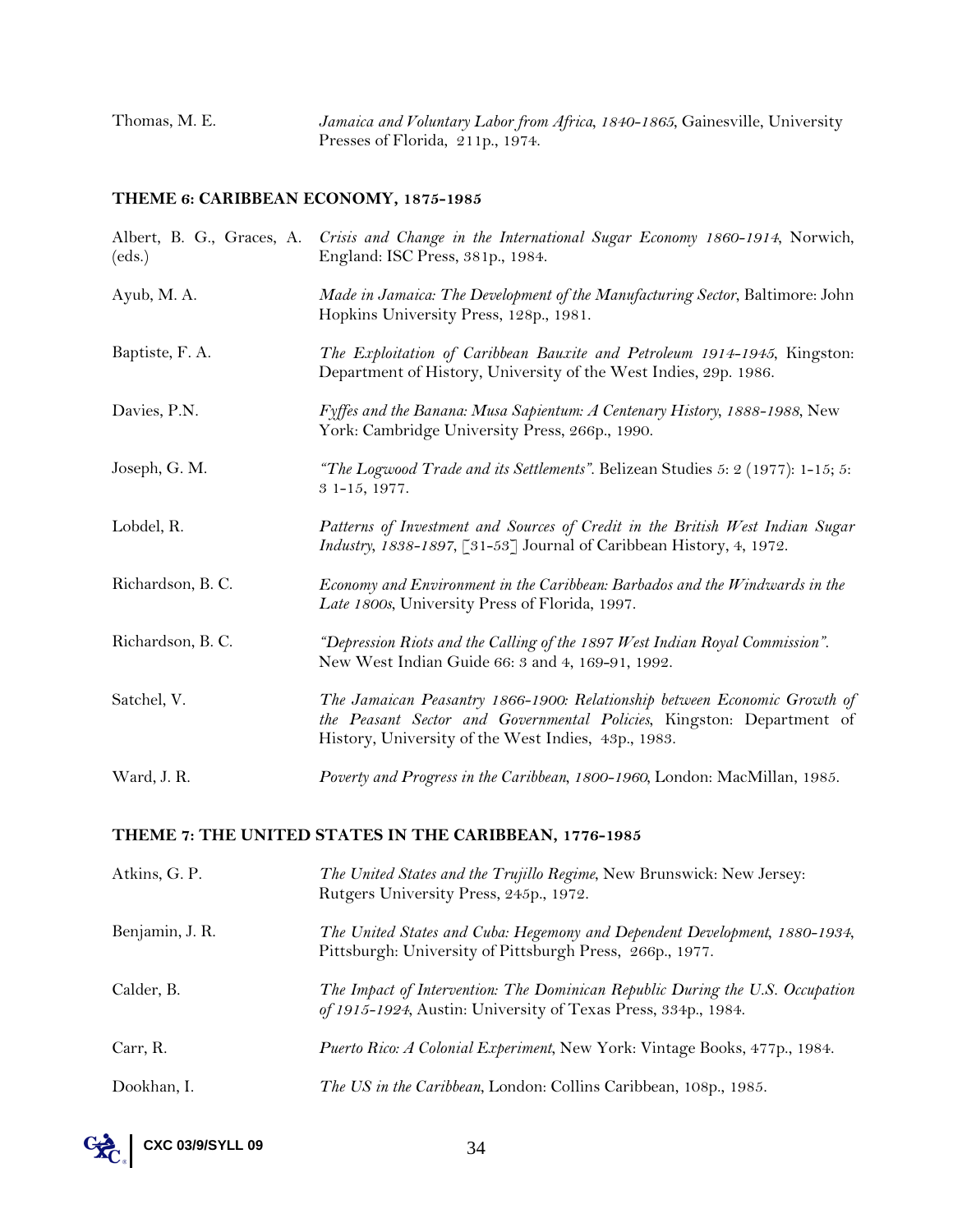| Hamilton-Willie, D. | <i>The United States in the Caribbean</i> , Kingston, Jamaica: Jamaica Publishing<br>House Limited, 64p., 2001.                                                                                                                                     |
|---------------------|-----------------------------------------------------------------------------------------------------------------------------------------------------------------------------------------------------------------------------------------------------|
| Knight, F. W.       | United States Cultural Influences on the English-speaking Caribbean During the<br>Twentieth century. Centro de Investigaciones del Caribe y America Latina,<br>San German, PR: Centro de: Universidad Interamericana de Puerto Rico,<br>23p., 1983. |
| Maingot, A. P.      | The United States and the Caribbean, London: Macmillan Press, 260p., 1994.                                                                                                                                                                          |

### **THEME 8: CARIBBEAN POLITICAL DEVELOPMENTS in the 20th CENTURY**

| Cripps, L.          | Puerto Rico: The Case for Independence, Cambridge, Mass.: Schenkman Pub.<br>Co., 169p., 1974.                                                            |  |
|---------------------|----------------------------------------------------------------------------------------------------------------------------------------------------------|--|
| Emmanuel, P.        | <i>Approaches to Caribbean Political Integration, Cave Hill: Institute of Social and</i><br>Economic Research, University of the West Indies, 89p. 1987. |  |
| Hamilton-Willie, D. | Movements Towards Independence and Regional Integration up to 1985,<br>Kingston, Jamaica: Jamaica Publishing House Limited, 58p., 2005.                  |  |
| Hart, R             | Time for Change, Kingston, Arawak Publications, 346p., 2004.                                                                                             |  |
| Phillips, F.        | Freedom in the Caribbean: A Study in Constitutional Change, Dobbs Ferry, New<br>York: Oceania Publications, 737p., 1977.                                 |  |
| Wallace, E.         | The British Caribbean from the Decline of Colonialism to the End of Federation,<br>Toronto: University of Toronto Press, 274p., 1977.                    |  |

### **THEME 9: CARIBBEAN SOCIETY IN THE 20TH CENTURY**

| Boland, O.N.                 | The Politics of Labour in the British Caribbean, Kingston: IRP., 696p., 2001.                                                              |
|------------------------------|--------------------------------------------------------------------------------------------------------------------------------------------|
| French, J.                   | Colonial Policy Towards Women after the 1938 Uprising: the Case of Jamaica,<br>The Hague: Institute of Social Studies, 37p., 1988.         |
| Knowles, W.H.                | Trade Union Development and Industrial Relations in the British West Indies,<br>Berkeley: University of California, 1959.                  |
| Lewis, R. B., Patrick (eds.) | Garvey: His Work and Impact, Institute of Social and Economic Research,<br>Kingston: Development of Extra-Mural Studies, UWI, 334p., 1988. |
| Richardson, B.               | Panama Money in Barbados, 1900-1920, Knoxville: University of Tennessee<br>Press, 283p., 1985.                                             |
| Brereton, B.                 | Social Life in the Caribbean 1838-1938, London: Heinemann, 65p., 1985.                                                                     |
| Cross, M.                    | The East Indians of Guyana and Trinidad, London: Minority Rights Groups,<br>18p., 1980.                                                    |

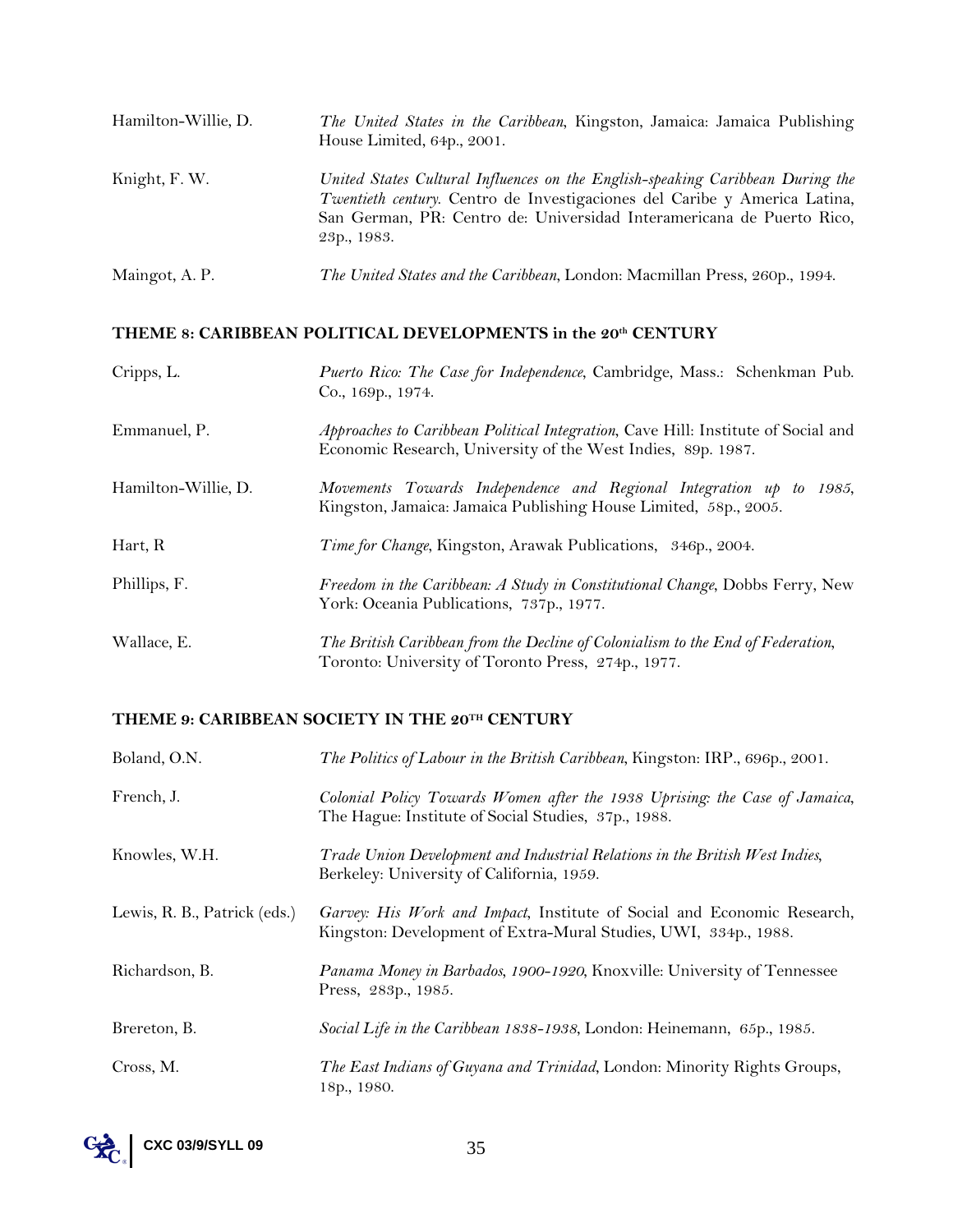| Gates, B. (ed.)   | Afro-Caribbean Religious, Ward Lock Educational, London: 203p., 1980.                                                                       |
|-------------------|---------------------------------------------------------------------------------------------------------------------------------------------|
| Gravette, A.      | Architectural Heritage of the Caribbean: $An A-Z$ of Historic Buildings, Jamaica:<br>Ian Randle Publishers, 340p., 2000.                    |
| Hilton, P. "Pops" | The Role of Religion in Caribbean History: From Amerindian Shamanism to<br>Rastafarianism, Klaus May (ed.), Morris Publishing, 375p., 2002. |
| Senior, O.        | Working Miracles: Women's Lives in the English Speaking Caribbean, Kingston:<br>Ian Randle Publishers, 1991.                                |